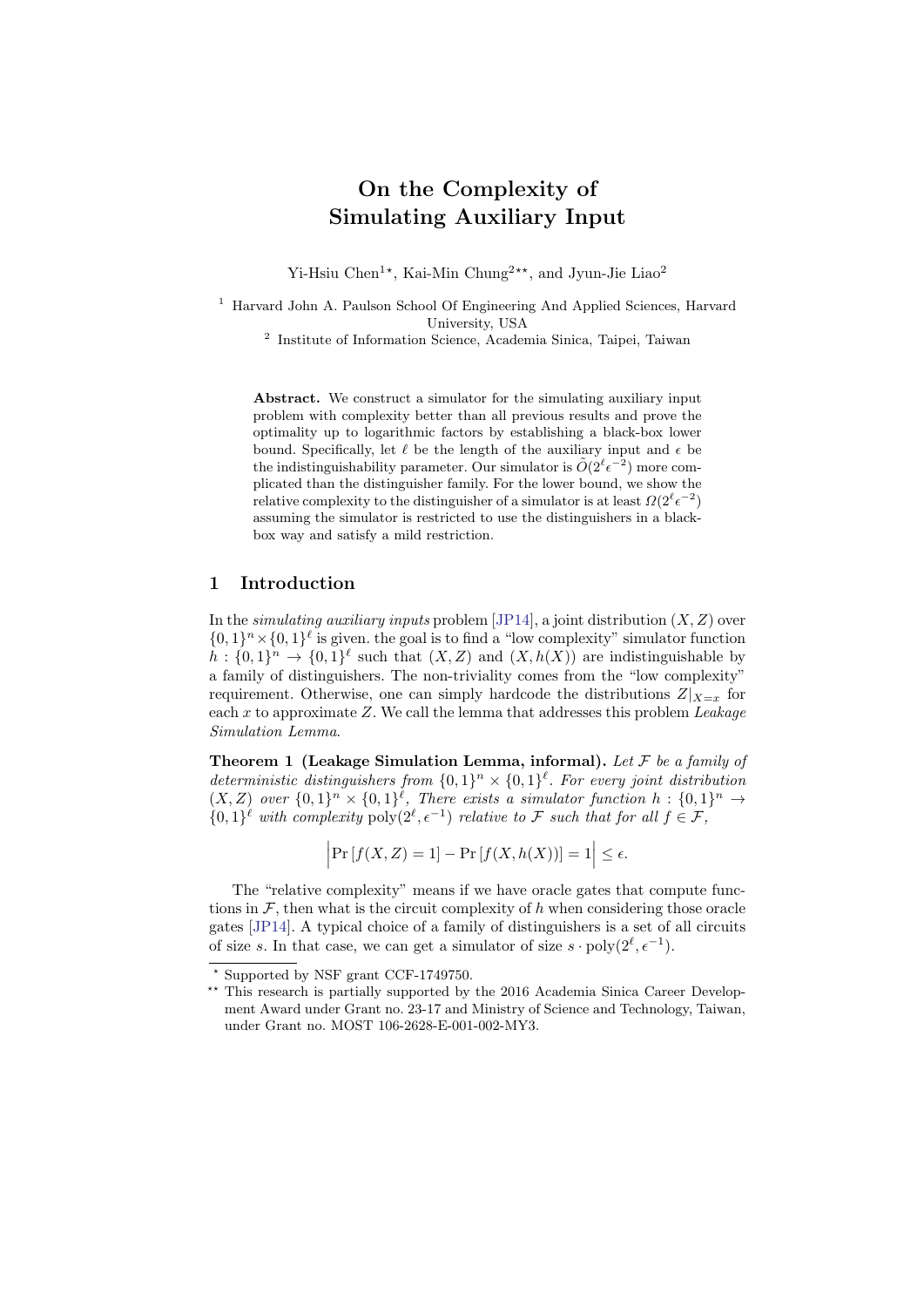The Leakage Simulation Lemma implies many theorems in computational complexity and cryptography. For instance, Jetchev and Pietrzak [\[JP14\]](#page-18-0) used the lemma to give a simpler and quantitatively better proof for the leakage-resilient stream-cipher [\[DP08\]](#page-18-1). Also, Chung, Lui, and Pass [\[CLP15\]](#page-18-2) apply the lemma[3](#page-1-0) to study connections between various notions of Zero-Knowledge. Moreover, the leakage simulation lemma can be used to deduce the technical lemma of Gentry and Wichs [\[GW11\]](#page-18-3) (for establishing lower bounds for succinct arguments) and the Leakage Chain Rule [\[JP14\]](#page-18-0) for relaxed-HILL pseudoentropy [\[HILL99](#page-18-4)[,GW11\]](#page-18-3).

Before Jetchev and Pietrzak described the Leakage Simulation Lemma as in Theorem [1,](#page-0-0) Trevisan Tulsiani and Vadhan proved a similar lemma called Regularity Lemma [\[TTV09\]](#page-19-0), which can be viewed as a special case of the Leakage Simulation Lemma by restricting the family of distinguishers in certain forms. In [\[TTV09\]](#page-19-0), they also showed that all Dense Model Theorem [\[RTTV08\]](#page-19-1), Impagli-azzo Hardcore Lemma [\[Imp95\]](#page-18-5) and Weak Szemerédi Regularity Lemma [\[FK99\]](#page-18-6) can be derived from the Regularity Lemma. That means the Leakage Simulation Lemma also implies all those theorems.

As the Leakage Simulation Lemma has many implications, achieving the better complexity bound in  $poly(\epsilon^{-1}, 2^{\ell})$  is desirable. Notably, in certain parameter settings, the provable security level of a leakage-resilient stream-cipher can be improved significantly if we can prove the better bound for the Leakage Simulation Lemma with better complexity bound. (See the next section for a concrete example). Therefore, an interesting question is what is the optimal parameter complexity bound we can get for the Leakage Simulation Lemma? In this paper, we provide an improved upper bound and also show the bound is "almost" optimal.

## 1.1 Upper Bound Results

Previous Results. In [\[TTV09\]](#page-19-0), they provided two different approaches for proving the Regularity Lemma. One is by the min-max theorem, and another one is via boosting-type of proof. Although it is not known whether the Regularity Lemma implies the Leakage Simulation Lemma directly, [\[JP14\]](#page-18-0) adopted both techniques and used them to show the Leakage Chain Rule with complexity bound  $O(2^{4\ell} \epsilon^{-4})$  $O(2^{4\ell} \epsilon^{-4})$  $O(2^{4\ell} \epsilon^{-4})$ .<sup>4</sup>. On the other hand, Vadhan and Zheng derived the Leakage Simulation Lemma [\[VZ13,](#page-19-2) Lemma 6.8] using so-called "uniform min-max theorem", which is proved via multiplicative weight update (MWU) method incorporating with KL-projections. The circuit complexity of the simulator they got is  $\tilde{O}(\tilde{s} \cdot 2^{\ell} \epsilon^{-2} + 2^{\ell} \epsilon^{-4})$  where s is the size of the distinguisher circuits. Recently, Skórski also used the boosting-type method to achieve the bound  $\tilde{O}(2^{5\ell} \epsilon^{-2})$  [Skó16a], then later improved it to  $\tilde{O}(2^{3\ell} \epsilon^{-2})$  by incorporating the subgradient method [Skó16b]. Note that the complexity bound in  $[VZ13]$  has an additive term, so their result is incomparable to the others.

<span id="page-1-0"></span> $^{\rm 3}$  They also consider the interactive version.

<span id="page-1-1"></span><sup>&</sup>lt;sup>4</sup> In the original paper, they claimed to achieve the bound  $\tilde{O}(2^{3\ell} \epsilon^{-2})$ . However, Skórski pointed out some analysis flaws [Skó16a].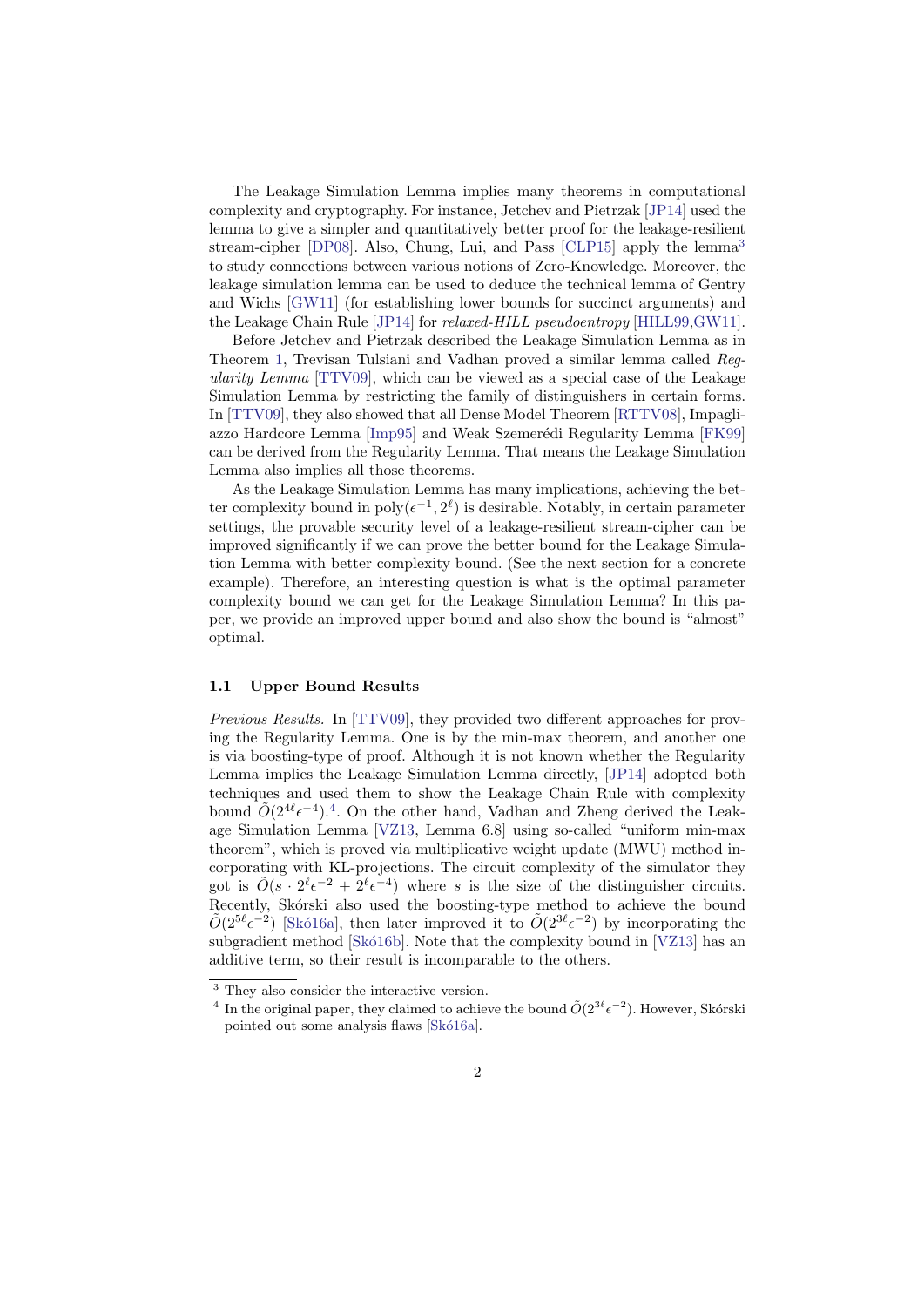Our Results. In this paper, we achieve the bound  $\tilde{O}(2^{\ell} \epsilon^{-2})$  for relative complexity, which contains the best components out of three complexity bounds mentioned above. The algorithm we use is also of multiplicative weight update (MWU) method as in [\[VZ13\]](#page-19-2) but without going through the uniform min-max theorem argument. The additive term  $2^{\ell} \epsilon^{-4}$  in [\[VZ13\]](#page-19-2) is due to the precision issue when performing multiplication of "real numbers". The saving of the additive term is based on the observation mentioned in [\[VZ13\]](#page-19-2) – the KL-projection step in their MWU algorithm is not needed when proving the Leakage Simulation Lemma. Thus we can potentially simplify the circuit construction. Indeed, we prove that certain level of truncation on weights does not effect the accuracy too much but helps us reducing the circuit complexity. In table [1,](#page-2-0) we list out and compare all previous results to ours.

| Paper     | Techinque                             | Complexity of Simulator                                             |
|-----------|---------------------------------------|---------------------------------------------------------------------|
| [JP14]    | $Min-max / Boosting$                  | $\tilde{O}(s\cdot 2^{4\ell}\epsilon^{-4})$                          |
| [VZ13]    | Boosting with KL-projection           | $\tilde{O}(s\cdot 2^{\ell} \epsilon^{-2} + 2^{\ell} \epsilon^{-4})$ |
| Skó16a    | Boosting with self-defined projection | $\tilde{O}(s\cdot 2^{5\ell}\epsilon^{-2})$                          |
| Skó16b    | Boosting with Subgradient Method      | $\tilde{O}(s\cdot 2^{3\ell}\epsilon^{-2})$                          |
| This work | <b>Boosting</b>                       | $O(s \cdot \ell 2^{\ell} \epsilon^{-2})$                            |
|           | Black-box lower bound                 | $\Omega(s\cdot 2^{\ell}\epsilon^{-2})$                              |

<span id="page-2-0"></span>Table 1. Summary of exisiting upper bound results and our results.

Implication of Our Results As mentioned before, our result yields a proof of better security in leakage-resilient stream-cipher. All previous results suffer from the term  $\epsilon^{-4}$  [\[JP14,](#page-18-0)[VZ13\]](#page-19-2)<sup>[5](#page-2-1)</sup> or the  $2^{3\ell}$  multiplicative factor [Skó16b] in the complexity bound. In particular, Skórski's gave legitimate examples [Skó16a] where the bounds in [\[JP14\]](#page-18-0) and [\[VZ13\]](#page-19-2) only guarantee trivial security bounds when  $\epsilon$  is set to be  $2^{-40}$ . On the other hand, the factor  $2^{3\ell}$  (or even  $2^{5\ell}$ ) is significant and makes the guaranteed security bound trivial when the leakage is more than few bits. Therefore, in some reasonable parameter settings, our bound is the only one that can achieve a useful security. Here is a concrete example. If we consdier the stream cipher in  $[JP14]$  and follow the settings in  $[Sk\acute{o}16a, Section 1.6]$ : The underlying weak PRF has 256 bits security, the target cipher security is  $\epsilon' = 2^{-40}$  and the round is 16. If the leakage is  $\lambda = 17$  per rounds, then using our bound, we can guarantee the security against  $2^{50}$ -size circuit but all the analyses in  $[JP14,VZ13,Sk616a]$  $[JP14,VZ13,Sk616a]$  $[JP14,VZ13,Sk616a]$  guarantee nothing.

<span id="page-2-1"></span><sup>&</sup>lt;sup>5</sup> It appears as an additive complexity in [\[VZ13\]](#page-19-2) and/or a multiplicative term in [\[JP14\]](#page-18-0).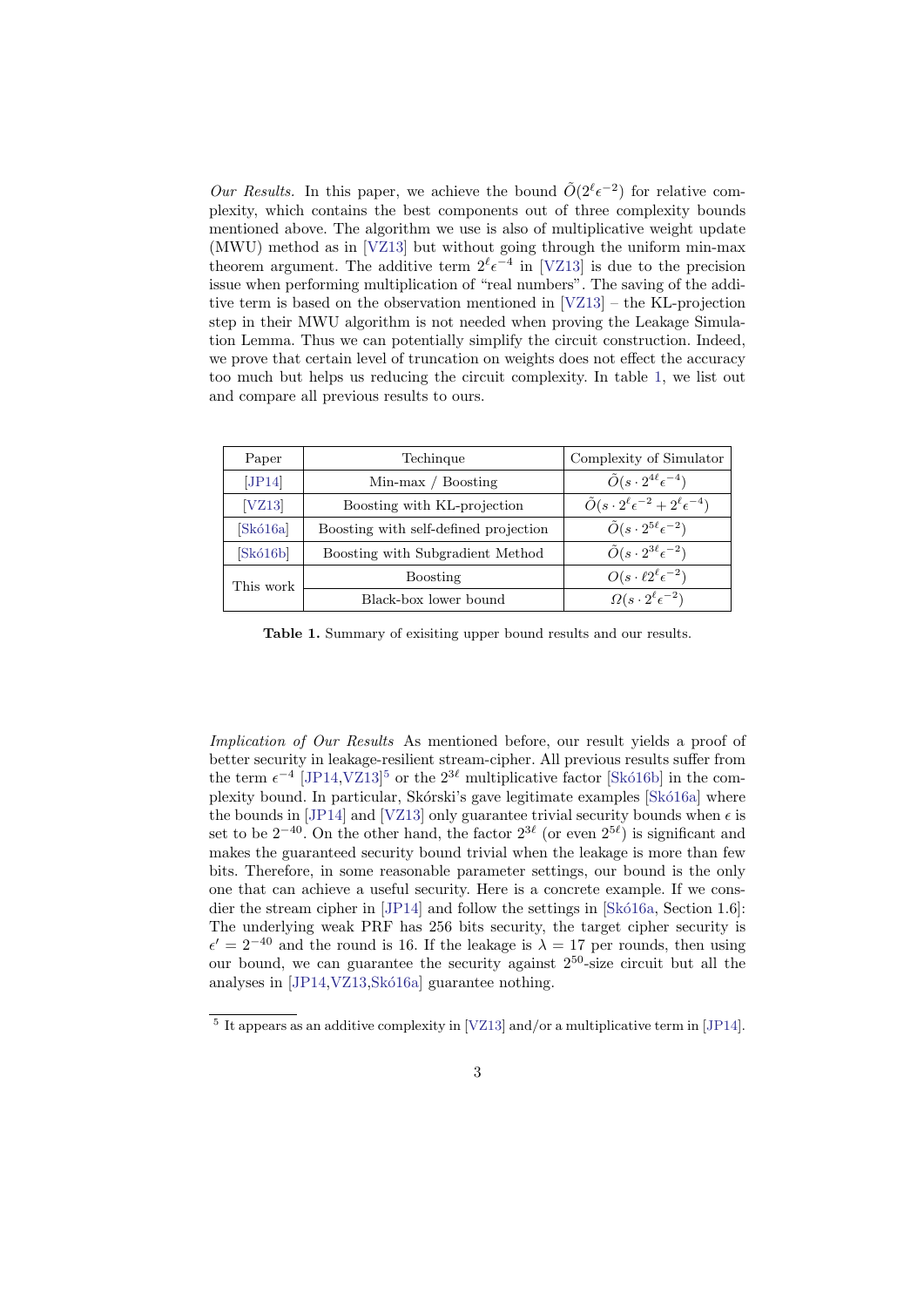#### 1.2 Lower Bound Results

Our Results. We show that the simulator must have a "relative complexity"  $\Omega(2^{\ell} \epsilon^{-2})$  to the distinguisher family by establishing a black-box lower bound, where a simulator can only use the distinguishers in a black-box way. Our lower bound requires an additional mild assumption that the simulator on a given input x, does not make a query an  $x' \neq x$  to distinguishers.<sup>[6](#page-3-0)</sup> Querying at points different from the input seems not helpful, but that makes the behaviors on different inputs not completely independent, which causes a problem in analysis. Indeed, all the known upper bound algorithms (including the one in this work) satisfy the assumptions we made. Still, we leave it as an open problem to close this gap completely.

Comparison to Related Results. In [\[JP14\]](#page-18-0), they proved a  $\Omega(2^{\ell})$  lower bound for relative complexity under a hardness assumption for one-way functions. Besides, there are also lower bound results on the theorems that implied by the Leakage Simulation Lemma, including Regularity Lemma [\[TTV09\]](#page-19-0), Hardcore Lemma [\[LTW11\]](#page-19-5), Dense Model Theorem [\[Zha11\]](#page-19-6), Leakage Chain Rule [\[PS16\]](#page-19-7) and Hardness Amplification [\[SV10,](#page-19-8)[AS11\]](#page-17-0). The best lower bound one can obtain before this work is  $\Omega(\epsilon^{-2})$  (from [\[LTW11](#page-19-5)[,SV10,](#page-19-8)[Zha11\]](#page-19-6)) or  $\Omega(2^{\ell} \epsilon^{-1})$  (from [\[PS16\]](#page-19-7)). Thus our lower bound is the first tight lower bound  $\Omega(2^{\ell} \epsilon^{-2})$  for Leakage Simulation Lemma. See Section [4.2](#page-12-0) for more detailed comparison.

*Proof Overview* We define an oracle and a joint distribution  $(X, Z) \in \{0, 1\}^n$  ×  $\{0,1\}^{\ell}$ . Considering a family of the distinguishers that each of them makes a single query to the oracle, the simulator has to query the oracle at least  $\Omega(2^{\ell} \epsilon^{-2})$ times to fool all the distinguishers in the family. Therefore, if the only way to access the oracle is through the distinguishers, the simulator must use at least  $\Omega(2^{\ell} \epsilon^{-2})$  distinguishers.

We can treat  $Z$  as a randomized function of  $X$ . That is, if can define  $q$ :  ${0,1}^n \to {0,1}^{\ell}$  such that  $Pr[g(x) = z] = Pr[Z = z | X = x]$ , then  $(X, Z) =$  $(X, g(X))$ . The distribution we consider is that the function g is deterministic, but the images are "hidden" from the simulator. Note that it is impossible for a simulator to hardwire all  $2^n$  images. If the oracle receives a query  $(x, z) \in$  $\{0,1\}^n \times \{0,1\}^{\ell}$  with  $z = g(x)$ , it returns an answer based on the distribution  $\text{Bern}(1/2 + \epsilon)$ . Otherwise, use the distribution Bern(1/2). Intuitively, the goal of the simulator is to find  $q(x)$  for a given input x. For each z, due to the anticoncentration bound, it has to make  $\Omega(\epsilon^{-2})$  many queries to check if  $g(x) = z$ . And if it has to check a constant fraction of all  $z \in \{0,1\}^n$ , then the total query complexity is  $\Omega(2^{\ell} \epsilon^{-2})$ .

<span id="page-3-0"></span> $6$  Many black-box lower bounds in related contexts [\[LTW11,](#page-19-5)[Zha11](#page-19-6)[,PS16\]](#page-19-7) (implicitly) make the same mild assumption. See Section [4.2](#page-12-0) for more details.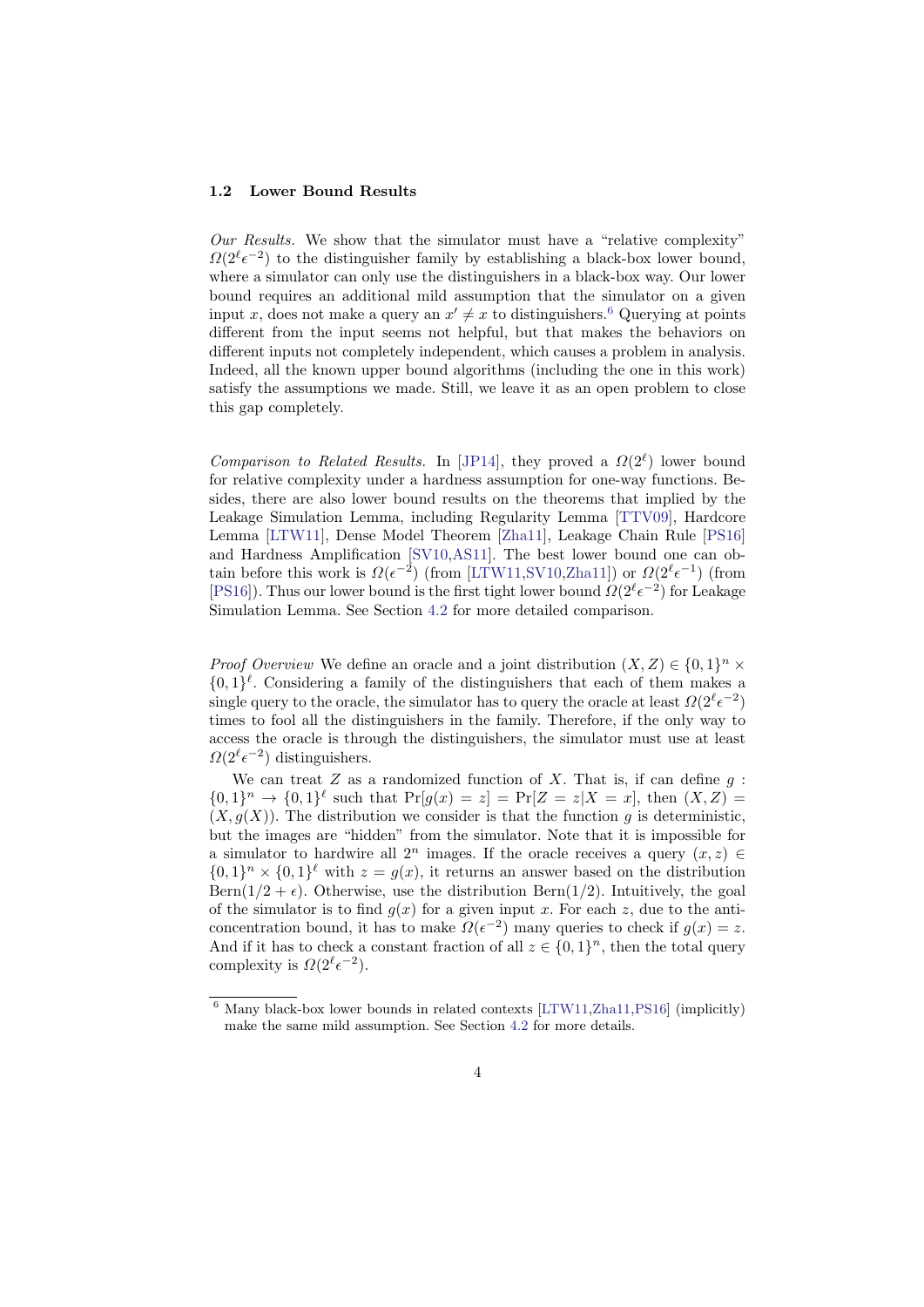## 2 Preliminaries

#### 2.1 Basic Definitions

**Notations.** For a natural number n, [n] denotes the set  $\{1, 2, \ldots, n\}$  and  $U_n$ denotes the uniform distribution over  $\{0,1\}^n$ . For a finite set X, |X| denotes its cardinality, and  $U_{\mathcal{X}}$  denotes the uniform distribution over  $\mathcal{X}$ . For a distribution X over  $\mathcal{X}, x \leftarrow X$  means x is a random sample drawn from X. Bern $(p)$  denotes the Bernoulli distribution with parameter  $0 \leq p \leq 1$ . For any function f,  $\tilde{O}(f)$ means  $O(f \log^k f)$  and  $\tilde{O}(f)$  means  $\Omega(f/\log^k f)$  for some constant  $k > 0$ .

**Definition 1 (Statistical Distance).** Let  $X$  and  $Y$  be two random variables. The statistical distance (or total variation) between X and Y is denoted as

$$
\Delta(X,Y) = \sum_{x} \frac{1}{2} \left| \Pr\left[X = x\right] - \Pr\left[Y = x\right] \right|.
$$

Also, we say X and Y are  $\epsilon$ -close if  $\Delta(X, Y) \leq \epsilon$ .

**Definition 2** (Indistinguishability). Let X, Y be distributions over  $\{0,1\}^n$ . We say X and Y are  $(s, \epsilon)$ -indistinguishable if for every circuit  $f : \{0,1\}^n \to$  ${0,1}$  of size s,

$$
\left|\mathop{\mathbb{E}}_{x \leftarrow X}[f(x)] - \mathop{\mathbb{E}}_{y \leftarrow Y}[f(y)]\right| \le \epsilon.
$$

#### 2.2 Multiplicative Weight Update

Consider the following prediction game. In each round, a predictor makes a prediction and receive a payoff. There are N experts that the predictor can refer to. That is, the predictor can (randomly) choose an expert to follow. The goal of the predictor is to minimize total payoff in many rounds. We called the difference between the total payoff of predictor and of the best expert regret, which is the criterion we use to measure the performance of the predictor. The Multiplicative weight update (MWU) algorithm provides a good probabilistic strategy for prediction. The overview of the algorithm is as follows. In the first round, the predictor simply chooses an expert uniformly at random. In the following rounds, the predictor updates the probabilities of choosing experts "multiplicatively" according to their performances in the previous round. The formal algorithm and the guarantees by the MWU algorithm is stated below.

Lemma 1 (Multiplicative weight update [\[AHK12\]](#page-17-1)). Consider a T-round game such that in t-th round, the predictor chooses a distribution  $D_t$  over  $[N]$ , and obtains a payoff according to the function  $f_t : [N] \to [0,1]$ . Let  $0 < \eta \leq 1/2$ be an update rate. If player 1 chooses  $D_t$  as in Algorithm [1,](#page-5-0) then for every  $i \in [N],$ 

$$
\sum_{t=1}^{T} \mathop{\mathbb{E}}_{j \leftarrow D_t} [f_t(j)] \le \sum_{t=1}^{T} f_t(i) + \frac{\log N}{\eta} + T\eta.
$$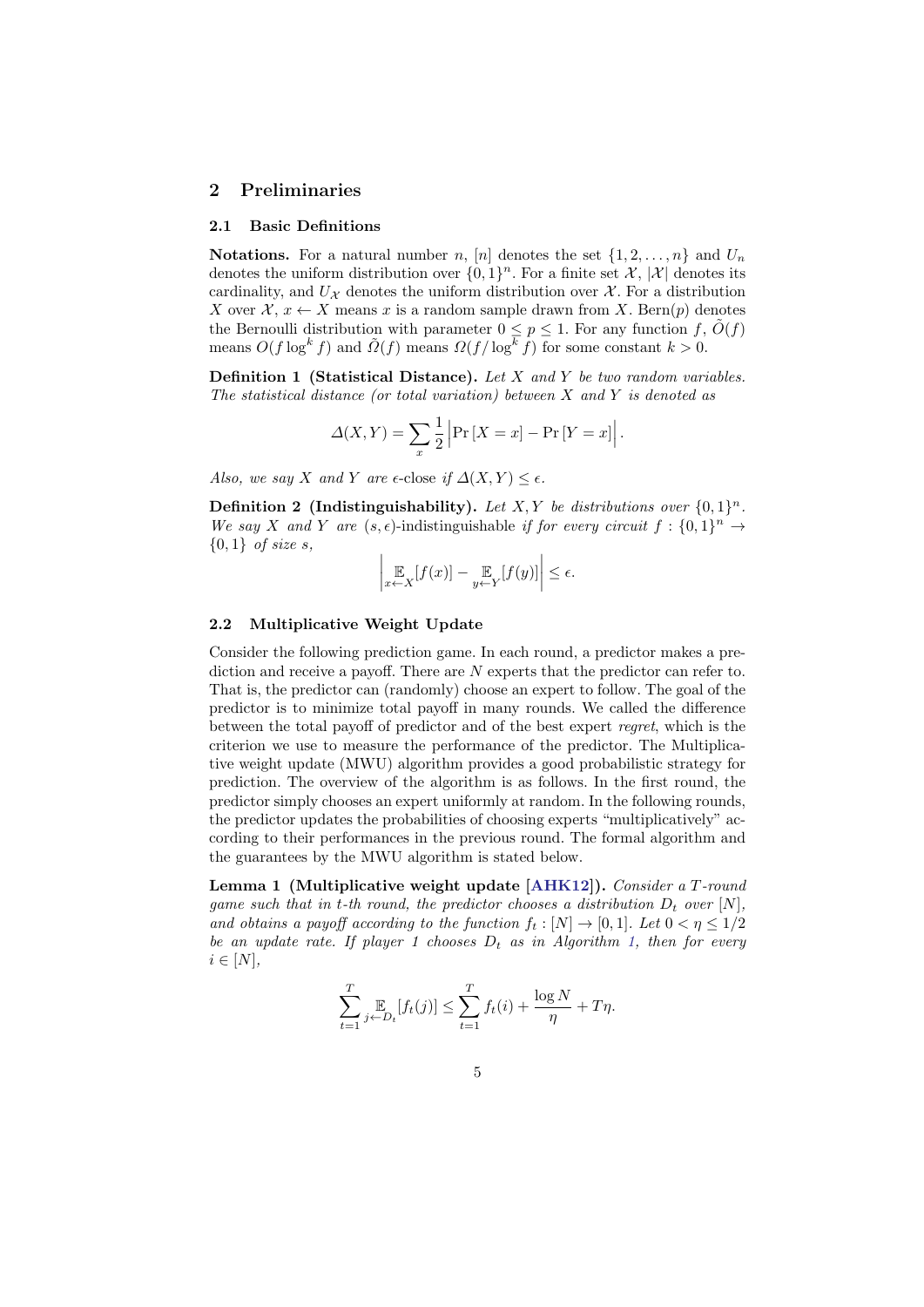In particular, if we set  $\eta = \sqrt{\log N/T}$ , we have

$$
\sum_{t=1}^{T} \mathop{\mathbb{E}}_{j \leftarrow D_t} [f_t(j)] \le \sum_{t=1}^{T} f_t(i) + O\left(\sqrt{T \log N}\right)
$$

<span id="page-5-0"></span>Algorithm 1: Multiplicative weight update

1 For all  $i \in [N]$  set  $w_i := 1$ . 2 for  $t := 1$  to T do 3 | Choose  $D_t$  such that  $D_t(i) \propto w_i$ . 4 for  $i := 1$  to N do 5  $\vert \quad \vert \quad w_i := w_i \cdot (1-\eta)^{f_t(i)};$ 

As the regret grows sub-linearly to T, the predictor can achieve  $\delta$  average regret when  $T$  is large enough.

<span id="page-5-3"></span>**Corollary 1.** There exists  $T = O\left(\frac{\ln N}{\epsilon^2}\right)$  such that for all  $i \in [N]$ ,

$$
\frac{1}{T} \sum_{t} \mathop{\mathbb{E}}_{j \leftarrow D_t} [f_t(j)] \le \frac{1}{T} \sum_{t} f_t(i) + \epsilon.
$$

Freund and Schapire discovered the connection between MWU algorithm and zero sum game [\[FS96\]](#page-18-7) by treating the best response of Player 2 as the payoff function. MWU algorithm not only gives a new proof of von Neumanns Min-Max Theorem, but also provides a way to "approximate" the universal strategy obtained by the Min-Max Theorem[7](#page-5-1) .

<span id="page-5-2"></span>**Lemma 2** ([\[FS96\]](#page-18-7)). Consider a zero-sum game between Player 1 and Player 2 whose (pure) strategy spaces are  $P$  and  $Q$ , respectively, and  $|P| = N$ . The payoff to Player 2 is defined by the function  $u : \mathcal{P} \times \mathcal{Q} \rightarrow [0, 1]$ . We apply the MWU algorithm (Algorithm [1\)](#page-5-0) in the following way to get the mixed strategy  $P^*$  and  $Q^*$  .

- 1. Treat each pure strategy in  $|\mathcal{P}|$  as an expert. Let  $P_t$  denote the mixed strategy described by  $D_t$  (the *i*-th pure strategy is chosen with probability  $D_t(i)$ ).
- 2. Let  $Q_t$  denote the best response of Player 2 to  $P_t$ . Namely

$$
Q_t = \min_{Q} \mathop{\mathbb{E}}_{p \leftarrow P_t, q \leftarrow Q} f(p, q)
$$

3. Set the payoff function in the MWU algorithm as  $f_t(\cdot) = M(\cdot, Q_t)$ .

4. Let  $P^* = \frac{1}{T} \sum_t P_t$  and  $Q^* = \frac{1}{T} \sum_t Q_t$ .

<span id="page-5-1"></span><sup>7</sup> It is called Non-uniform Min-Max Theorem in [\[VZ13\]](#page-19-2)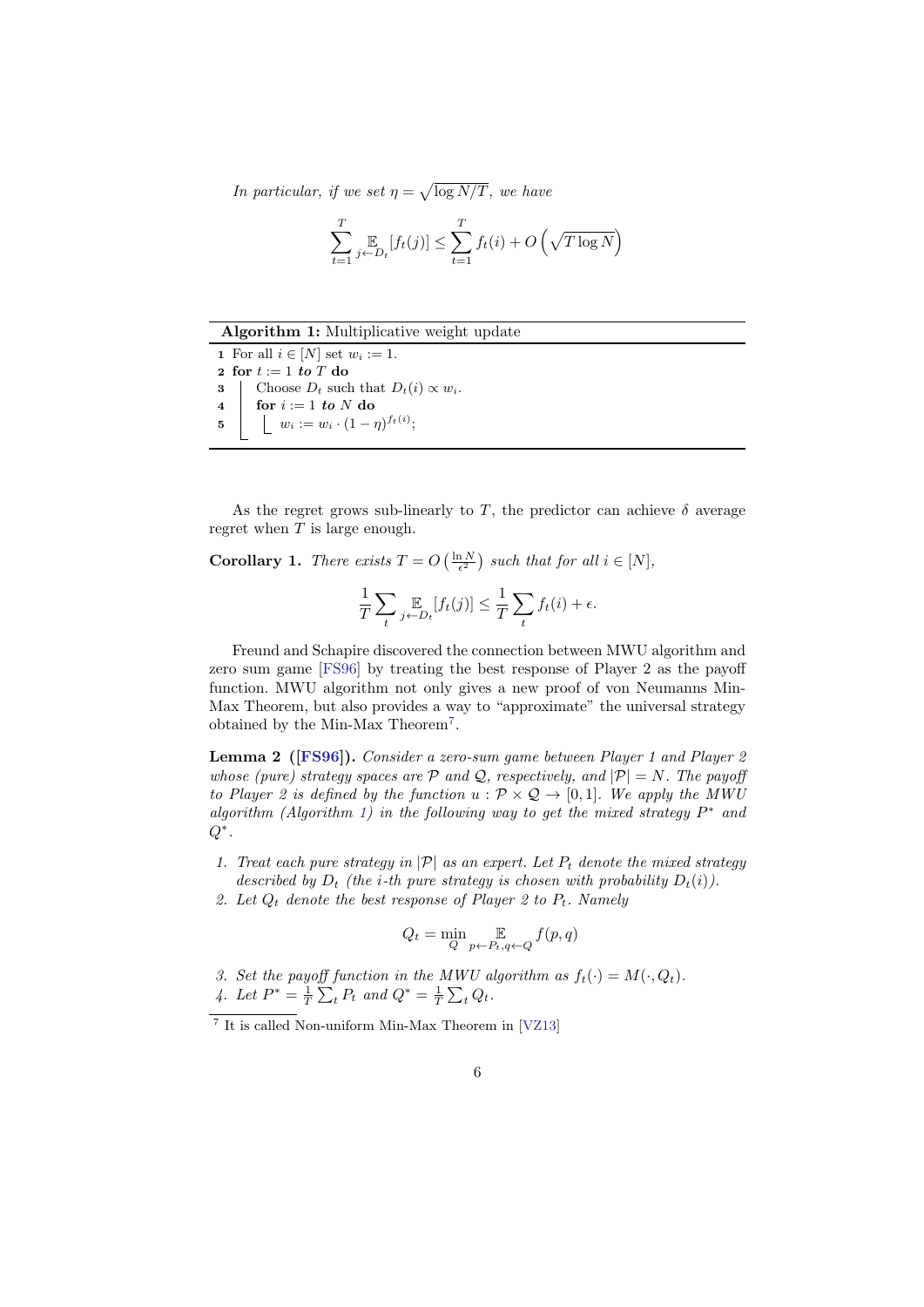If we conduct the above procedure for  $T = O(\log N/\epsilon^2)$  rounds, the mixed strategies  $P^*, Q^*$  are almost the equilibrium strategies. That is

$$
\max_{q} \mathop{\mathbb{E}}_{p \leftarrow P^*} [u(p, q)] - \epsilon \le \max_{Q} \min_{P} \mathop{\mathbb{E}}_{p \leftarrow P, q \leftarrow Q} [u(p, q)]
$$
  
= 
$$
\min_{P} \max_{Q} \mathop{\mathbb{E}}_{p \leftarrow P, q \leftarrow Q} [u(p, q)] \le \min_{p} \mathop{\mathbb{E}}_{q \leftarrow Q^*} [u(p, q)] + \epsilon.
$$

# 3 Simulating Auxiliary Inputs

The formal description of Leakage Simulation Lemma with our improved parameters is as follows.

Theorem 2 (Leakage Simulation Lemma). Let  $n, \ell \in \mathbb{N}, \epsilon > 0$  and F be a collection of deterministic distinguishers  $f: \{0,1\}^n \times \{0,1\}^{\ell} \rightarrow \{0,1\}$ . For every distribution  $(X, Z)$  over  $\{0,1\}^n \times \{0,1\}^{\ell}$ , there exists a simulator circuit  $h: \{0,1\}^n \rightarrow \{0,1\}^{\ell}$  such that

- 1. h has complexity  $\tilde{O}(2^{\ell} \epsilon^{-2})$  relative to F. i.e., h can be computed by an oracleaided circuit of size  $O(2^{\ell} \epsilon^{-2})$  with oracle gates are functions in  $\mathcal{F}$ .
- 2.  $(X, Z)$  and  $(X, h(X))$  are indistinguishable by F. That is, for every  $f \in \mathcal{F}$ ,

$$
\left|\mathop{\mathbb{E}}_{(x,z)\leftarrow(X,Z)}\left[f(x,z)\right]-\mathop{\mathbb{E}}_{h,x\leftarrow X}\left[f(x,h(x))\right]\right|\leq\epsilon.
$$

Set  $F$  to be a set of Boolean circuits of size at most  $s$ , we immediate have the following corollary.

Corollary 2. Let  $s, n, \ell \in \mathbb{N}$  and  $\epsilon > 0$ . For every distribution  $(X, Z)$  over  ${0,1}^n \times {0,1}^{\ell}$ , there exists a simulator circuit of size  $s' = \tilde{O}(s \cdot 2^{\ell} \epsilon^{-2})$  such that  $(X, Z)$  and  $(X, h(X))$  are  $(s, \epsilon)$ -indistinguishable.

#### 3.1 Boosting

There are numbers of proof of Leakage Simulation Lemma as discussed in the introduction. We focus on the "boosting" type of proof as it usually gives us better circuit complexity. The boosting framework has the following structure:

- 1. Choose a proper initial simulator h.
- 2. If h satisfies the constraint above, return h. Otherwise, find  $f \in \mathcal{F}'$  which violates the constraint.
- 3. Update  $h$  with  $f$  and repeat.

Previous proofs in the framework are different in how they update h and correspondingly how they prove the convergence. If the algorithm converges fast and each update does not take too much time, we can get an efficient simulator. Starting from [\[TTV09\]](#page-19-0), then followed [\[JP14\]](#page-18-0) and [Skó16a], they use *additive* update on the probability mass function of each  $h(x)$ . However, additive update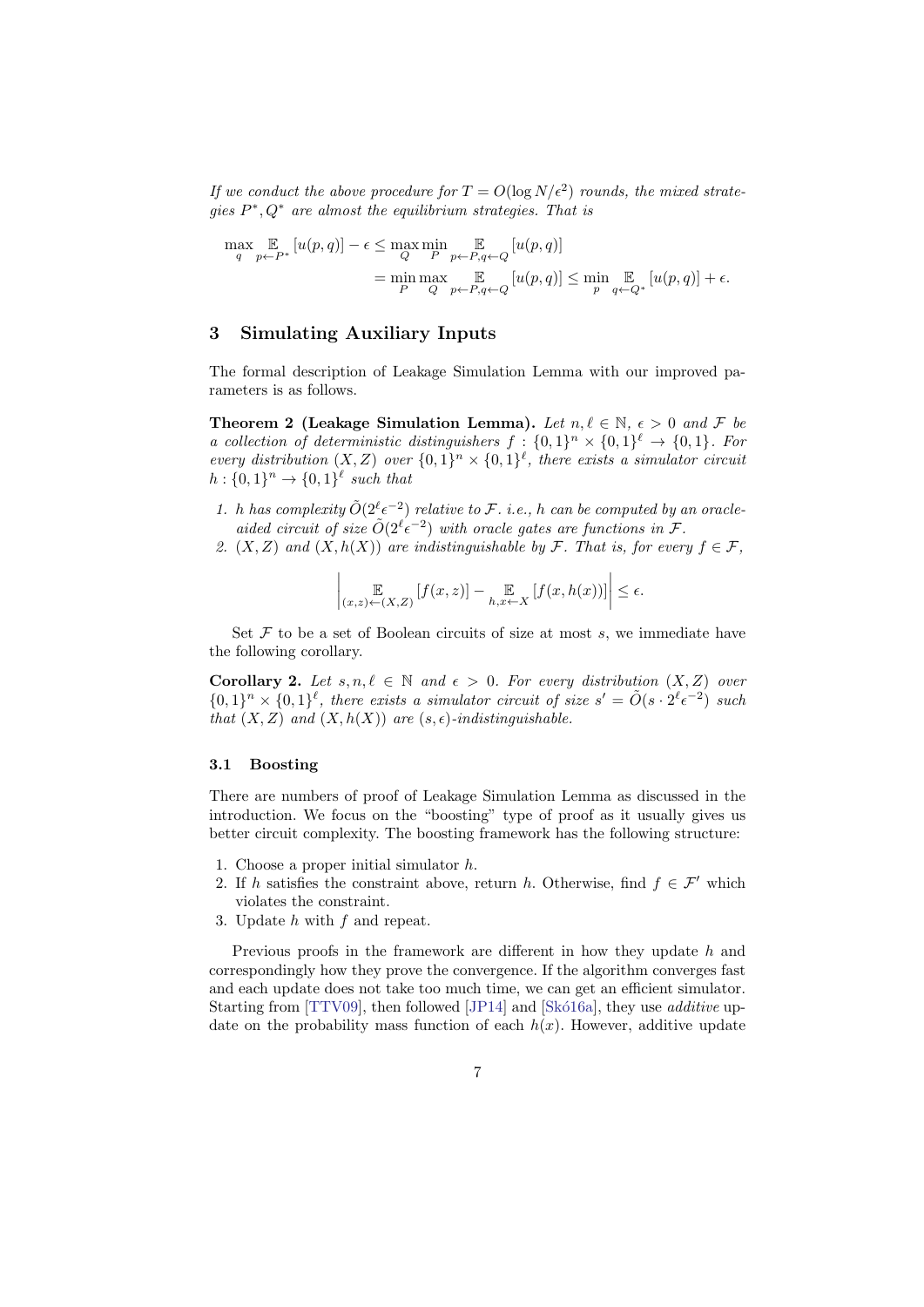may cause negative weights, so they need an extra efforts (Both algorithm-wise and complexity-wise) to fix it. Vadhan and Zheng use multiplicative weight update instead [\[VZ13\]](#page-19-2), which not only avoids the issue above but also converges faster. However, the number of bits to represent weights increases drastically after multiplications, and that causes the  $O(2^{\ell} \epsilon^{-4})$  additive term in the complexity. Since the backbone of our algorithm is same as in [\[VZ13\]](#page-19-2), we review their idea first in the next section, and then show how the additive term can be eliminated in Section [3.3.](#page-9-0)

#### 3.2 Simulate Leakage with MWU

In this section, we show how MWU algorithm helps in simulating auxiliary inputs and why we can achieve the low round complexity. It is convenient to think Z as a randomized function of X. That is, we can define  $g: \{0,1\}^n \to \{0,1\}^{\ell}$  such that  $Pr[g(x) = z] = Pr[Z = z | X = x]$ , then  $(X, Z) = (X, g(X))$ . Essentially, the goal is to find an "efficient function"  $h$  to simulate  $q$ .

Now we show that how the simulation problem problem is related to a zerosum game, thus can be solved via MWU algorithm. The first step is to remove the one-sided error constraint. Let  $\mathcal{F}'$  denote the closure of  $\mathcal{F}$  under complement, namely,  $\mathcal{F}' = \{f, 1 - f : f \in \mathcal{F}\}\.$  Then the indistinguishability constraint is equivalent to

$$
\forall f \in \mathcal{F}', \quad \mathop{\mathbb{E}}_{h,x \leftarrow X} \left[ f(x, h(x)) \right] - \mathop{\mathbb{E}}_{g,x \leftarrow X} \left[ f(x, g(x)) \right] \le \epsilon.
$$

Then consider the following zero-sum game: Player 1 choose a simulator h, Player 2 choose a distinguisher  $f$ , and the payoff to Player 2 is

$$
\mathop{\mathbb{E}}_{h,x \leftarrow X} \left[ f(x, h(x)) \right] - \mathop{\mathbb{E}}_{g,x \leftarrow X} \left[ f(x, g(x)) \right].
$$

One can get a bounded relative complexity of g by simply applying Lemma [2](#page-5-2) with treating all functions from  $\{0,1\}^n$  to  $\{0,1\}^{\ell}$  as pure strategies of Player 1. However, relative complexity is  $O(s \cdot 2^n \ell \epsilon^{-2})$  and hence is inefficient. To solve the above issue, Vadhan and Zheng observed that the marginal distribution of X-part is fixed. Thus we can consider the MWU algorithm for every  $X = x$ , where in each run of MWU, the Player 1 strategy space is simply a distribution over  $\{0,1\}^{\ell}$ , hence the round complexity is merely  $O(\ell/\epsilon^2)$ .

While the framework Vadhan and Zheng's considered is more general, the proof is also more complicated. Below we give a simpler proof which only uses the no-regret property of MWU. $8$  Note that any no-regret algorithms for expert learning will work for this proof. Indeed, by applying online gradient descent instead of MWU we will get an additive boosting simulator. Nevertheless, multiplicative weight update is optimal in expert learning, which explains why MWU converges faster than additive boosting proofs.

<span id="page-7-1"></span><span id="page-7-0"></span> $8$  We say an online decision-making algorithm is *no-regret* if the average regret tends to zero as T approaches infinity. See, e.g., [\[Rou16\]](#page-19-9).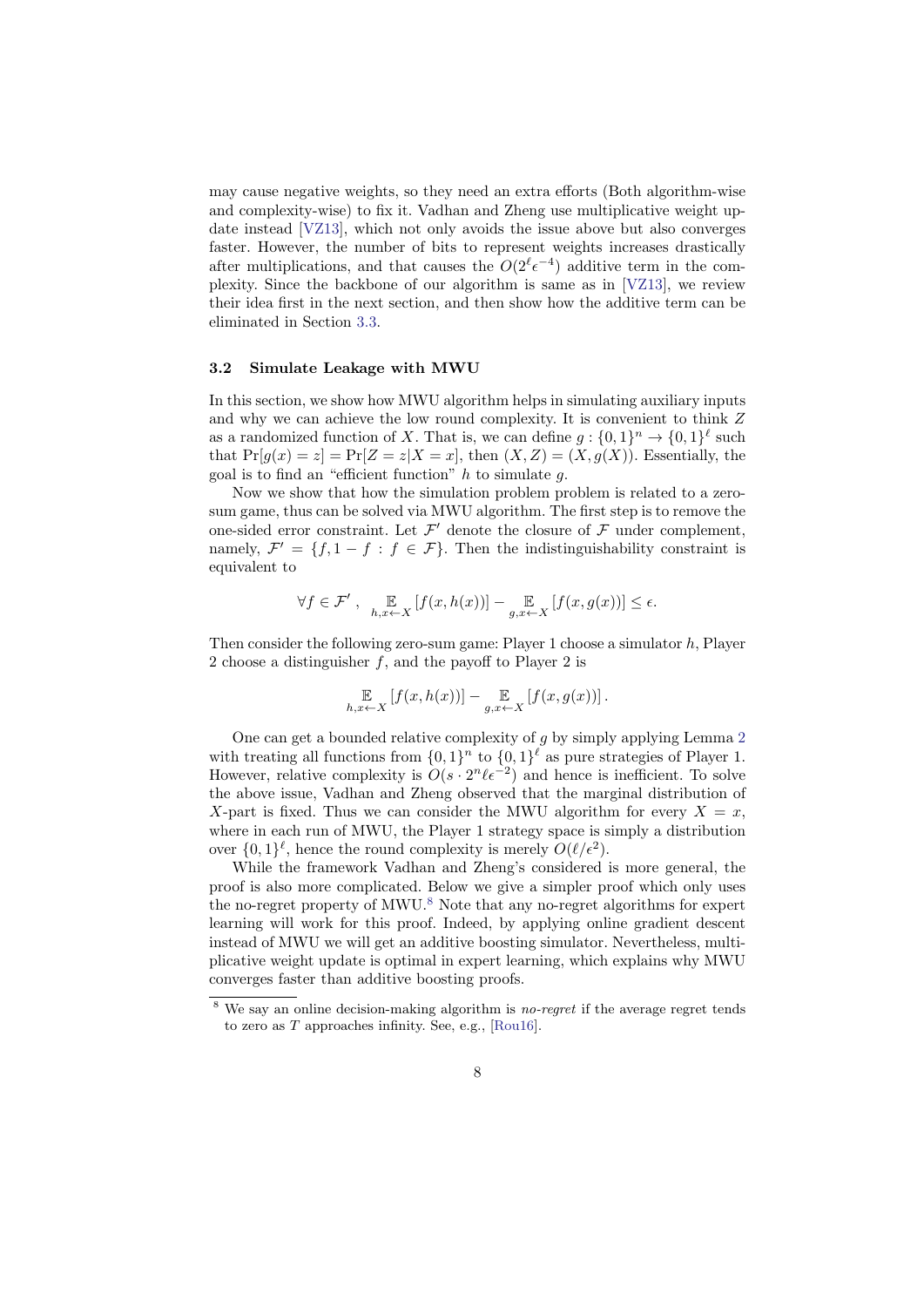Algorithm 2: Construction of Simulator h

1 Input:  $x \in \{0,1\}^n$ 2 Parameter:  $\epsilon > 0$ **3** Let  $T = O(n/\epsilon^2), \eta = \sqrt{\log N/T}.$ 4 For all  $z \in \{0,1\}^{\ell}$ , set  $w_x(z) = 1$ . 5 Let  $h_0$  be a randomized function such that Pr  $[h_0(x) = z] \propto w_x(z)$ . 6 for  $t = 1 \rightarrow T$  do 7  $\left| \right.$  Let  $f_t \in \mathcal{F}' = \arg\max_{f \in \mathcal{F}'} \mathbb{E}_{h_{t-1},x \leftarrow X} \left[ f(x, h_{t-1}(x)) \right] - \mathbb{E}_{g,x \leftarrow X} \left[ f(x, g(x)) \right].$ 8 if  $\mathbb{E}_{h_{t-1},x\leftarrow X} [f(x, h_{t-1}(x))] - \mathbb{E}_{g,x\leftarrow X} [f(x, g(x))] \leq \epsilon$  then 9 | Return  $h_{t-1}(x)$  as the output  $h(x)$ 10 | For all  $z \in \{0,1\}^{\ell}$ , set  $w_x(z) = w_x(z) \cdot (1 - \eta)^{f_t(x,z)}$ 11 Let  $h_t$  be a randomized function such that  $Pr[h_t(x) = z] \propto w_x(z)$ . 12 Return  $h_T(x)$  as the output  $h(x)$ 

**Lemma 3.** Let X be a distribution over  $\{0,1\}^n$  and  $g: \{0,1\}^n \rightarrow \{0,1\}^{\ell}$  be a randomized function. For a given error parameter  $\epsilon$ , the function h defined by Algorithm [2](#page-7-1) satisfies

$$
\forall f \in \mathcal{F}', \quad \mathop{\mathbb{E}}_{x \leftarrow X} \left[ f(x, h(x)) \right] - \mathop{\mathbb{E}}_{x \leftarrow X} \left[ f(x, g(x)) \right] \le \epsilon.
$$

*Proof.* For a fixed x, if there exists  $f \in \mathcal{F}'$  such that

$$
\mathop{\mathbb{E}}_h [f(x, h(x))] - \mathop{\mathbb{E}}_g [f(x, g(x))] > \epsilon,
$$

then the algorithm returns at the line 12. That means for all  $t \in [T]$ , we have

$$
\mathbb{E}_{h_{t-1}}\left[f_t(x, h_{t-1}(x))\right] - \mathbb{E}_{g}\left[f_t(x, g(x))\right] > \epsilon,\tag{1}
$$

and so

$$
\frac{1}{T} \sum_{t=1}^{T} \underset{h_{t-1}}{\mathbb{E}} \left[ f_t(x, h_{t-1}(x)) \right] - \frac{1}{T} \sum_{t=1}^{T} \underset{g}{\mathbb{E}} \left[ f_t(x, g(x)) \right] > \epsilon,
$$
\n(2)

However, by Corollary [1,](#page-5-3) for every  $z \in \{0,1\}^{\ell}$ ,

$$
\frac{1}{T} \sum_{t=1}^{T} \underset{h_{t-1}}{\mathbb{E}} [f_t(x, h_{t-1}(x))] \leq \frac{1}{T} \sum_{t=1}^{T} f_t(x, z) + \epsilon.
$$

By taking z over  $g(x)$ , we get a contradiction. Therefore, for all  $f \in \mathcal{F}$ ,

$$
\mathop{\mathbb{E}}_h [f(x, h(x))] - \mathop{\mathbb{E}}_g [f(x, g(x))] > \epsilon.
$$

Take the expectation of  $x$  over  $X$ , we conclude the lemma.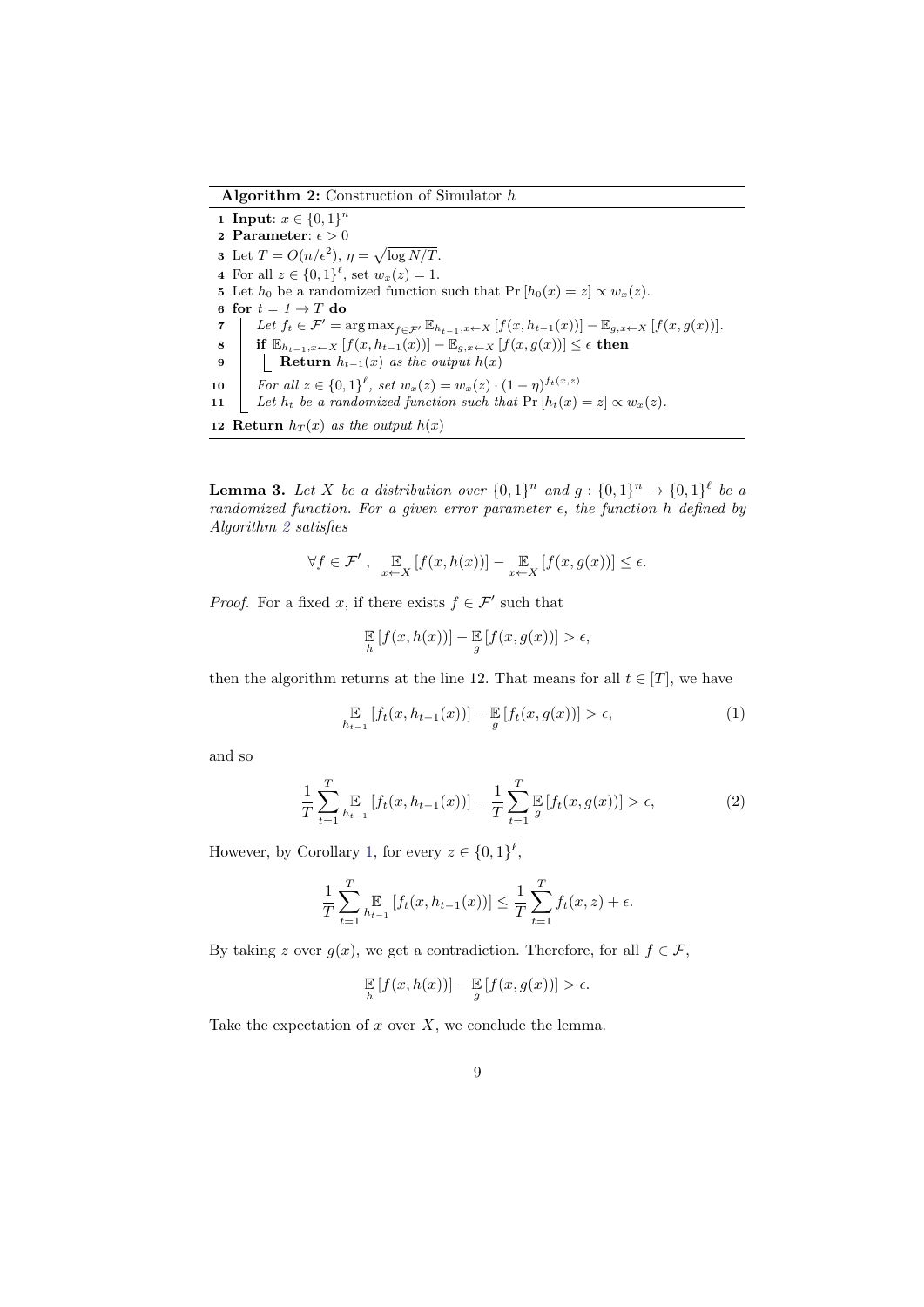#### <span id="page-9-0"></span>3.3 Efficient Approximation

Algorithm [2](#page-7-1) provides a simulator which fools all distinguishers in  $\mathcal F$  by error up to  $\epsilon$ . However, we have only proved a bound for the number of iterations, but not for the complexity of  $h_T$  itself. Actually, the circuit complexity of a naive implementation of Algorithm [2](#page-7-1) is not better than using additive boosting. Nevertheless, we will show that there exists an efficient way to implement  $h_T$ approximately, of which the complexity is not much larger than evaluating the distinguishers  $T$  times.

In below, we assume all functions  $f \in \mathcal{F}$  has circuit compleixty at most s. From Algorithm [2,](#page-7-1) we can see  $h_T(x)$  returns z with probability proportional to  $(1-\eta)^{\sum_i f_i(x,z)}$ . A natural way to approximate  $h_T$  is to compute  $(1-\eta)^{\sum_i f_i(x,z)}$ for each z and apply a rejection sampling. Without loss of generality, we can assume that  $(1 - \eta)$  can be represented in  $O(\log \frac{1}{\eta})$  bits, and thus, it takes at most  $O(k \log \frac{1}{\eta})$  to represent  $(1 - \eta)^k$  for  $k \in \mathbb{N}$ . Since  $\sum_i f_i(x, z)$  is at most T, it takes  $O(Ts + T^2 \log^2 \frac{1}{\eta})$  complexity to compute  $(1 - \eta)^{\sum_i f_i(x,z)}$  by naive multiplication, or  $O(Ts+T^2\log T\log\frac{1}{\eta})$  via lookup table. Therefore there exists an approximation of  $h_T$  of size  $O((T^2 \log^2 \frac{1}{\eta} + Ts) \cdot 2^{\ell})$ , which is  $\tilde{O}(s \cdot 2^{\ell} \epsilon^{-2} +$  $2^{\ell} \epsilon^{-4}$ )) after expanding T and  $\eta$ . This is the complexity claimed in [\[VZ13\]](#page-19-2). As mentioned in [Skó16a], the  $O(2^{\ell} \epsilon^{-4})$  term may dominate in some settings, so the bound in [\[VZ13\]](#page-19-2) is not always better.

Now we state the idea of approximating normalized weights efficiently. Observe that weights are of the form  $(1 - \eta)^{\sum_i f_i(x,z)}$ . If the total weight is guaranteed to be at least 1, then intuitively, truncating the weight at each  $z \in \{0,1\}^{\ell}$ a little amount does not influence the result distribution too much. Hopefully, if the truncated values can be stored with a small number of bits, a lookup table which maps  $\sum_i f_i(x, z)$  to the truncated value of  $(1 - \eta)^{\sum_i f_i(x, z)}$  is affordable. In the lemma below we formalize the above intuition.

**Lemma 4.** Suppose there are two sequences of positive real numbers  $\{\gamma_i\}_{i \in [n]},$  $\{w_i\}_{i\in[n]}$  such that  $\forall i \in [n], \gamma_i \leq w_i$ . Let  $r = \sum_i \gamma_i / \sum_i w_i$  and  $X, X'$  be a distribution over [n] such that  $Pr[X = i] \propto w_i$  and  $Pr[X' = i] \propto (w_i - \gamma_i)$ , respectively. Then  $\Delta(X, X') \leq \frac{r}{1-r}$ .

> $\overline{\phantom{a}}$  $\overline{\phantom{a}}$  $\overline{\phantom{a}}$  $\overline{\phantom{a}}$

Proof.

$$
\Delta(X, X') = \frac{1}{2} \sum_{z} \left| \frac{w_z}{\sum_i w_i} - \frac{w_z - \gamma_z}{\sum_i (w_i - \gamma_i)} \right|
$$
  

$$
= \frac{1}{2} \sum_{z} \left| \frac{\gamma_z \sum_i w_i - w_z \sum_i \gamma_i}{(\sum_i w_i)^2 (1 - r)} \right|
$$
  

$$
\leq \frac{1}{2} \sum_{z} \frac{w_z \sum_i \gamma_i + \gamma_z \sum_i w_i}{(\sum_i w_i)^2 (1 - r)}
$$
  

$$
= \frac{\sum_i w_i \sum_i \gamma_i}{(\sum_i w_i)^2 (1 - r)} = \frac{r}{1 - r}
$$

<span id="page-9-1"></span>where the inequality follows from the triangle inequality.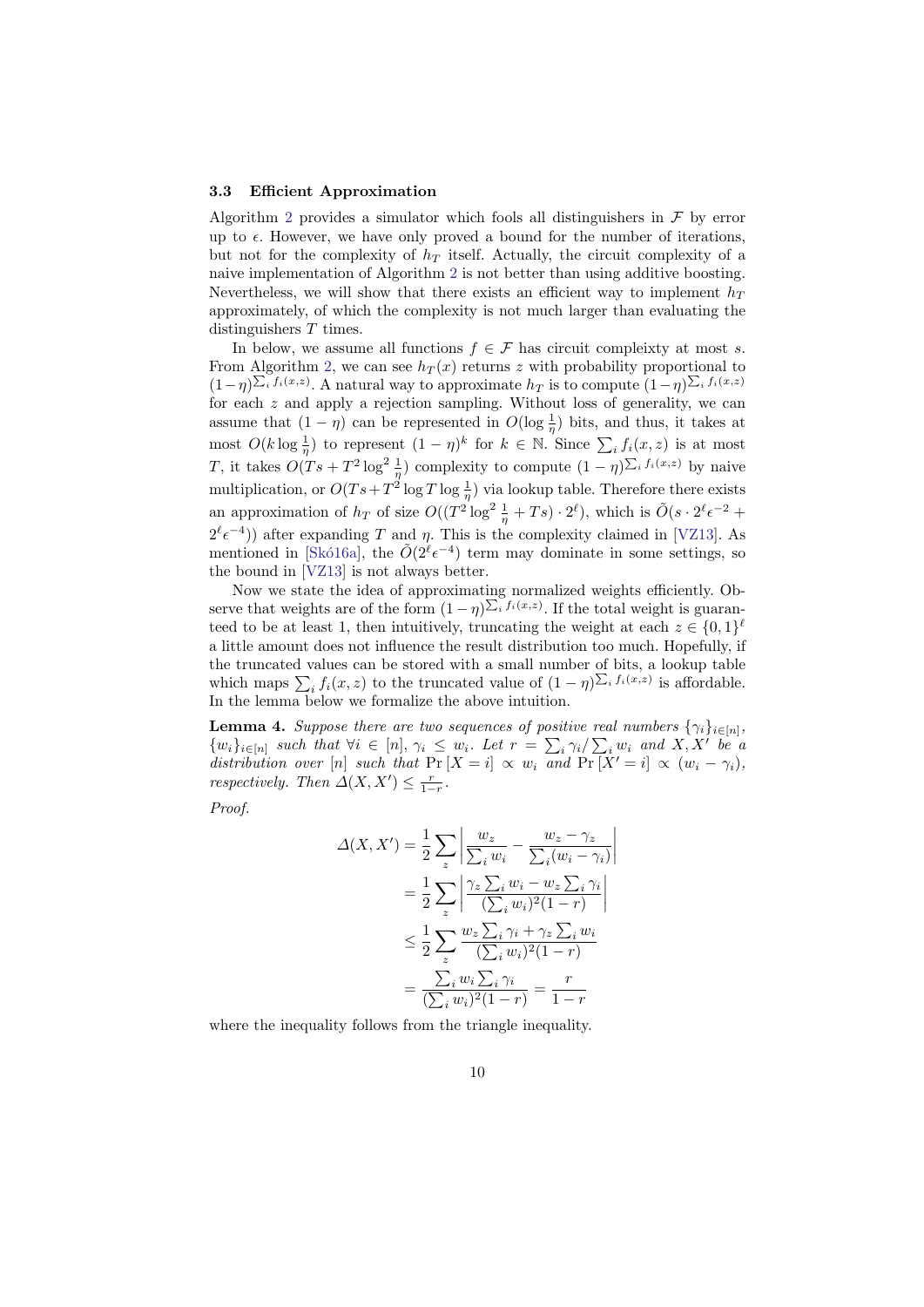**Corollary 3.** Let  $h' : \{0,1\}^n \rightarrow \{0,1\}^{\ell}$  be a function which satisfies

$$
\Pr[h'(x) = z] = \frac{(1 - \eta)\sum_{i} f_i(x, z) - \gamma_{x, z}}{\sum_{z'} ((1 - \eta)\sum_{i} f_i(x, z') - \gamma_{x, z'})}
$$

where

$$
\gamma_{x,z} \leq \min\left\{ (1-\eta)^{\sum_i f_i(x,z)} , \frac{\eta}{2^{\ell}(1+\eta)} \cdot \sum_{z'} (1-\eta)^{\sum_i f_i(x,z')} \right\}.
$$

Then for any  $x \in \mathcal{X}$ ,  $h'(x)$  is  $\eta$ -close to  $h_T(x)$ .

By the above corollary, the following procedure gives a good approximation of  $h_T$ .

- 1. For every  $z \in \{0,1\}^{\ell}$ , compute  $Adv(x, z) = \sum_i f_i(x, z) \min_{z'} (\sum_i f_i(x, z')).$ This can be done by a circuit of size  $O(2^{\ell} \cdot (sT + T \log T)).$
- 2. Because there is  $z_0$  such that  $Adv(x, z_0) = 0$ , we have  $\sum_{z} (1 \eta)^{Adv(x, z)} \geq 1$ . Let  $k = O(\ell \log(1/\delta))$  be the smallest integer which satisfies  $2^{-k} \leq \frac{\eta}{2^{\ell} (1-\delta)}$  $\frac{\eta}{2^{\ell}(1+\eta)}$ . By Corollary [3,](#page-9-1) if we truncate  $(1 - \eta)^{Adv(x,z)}$  down to the closest multiple of  $2^{-k}$ , the corresponding distribution is still  $\eta$ -close to  $h_T(x)$ . Let  $h'(x)$  denote the truncated distribution.
- 3. Observe that the truncated value is positive only if  $Adv(x, z)$  is less than some threshold  $t = O(k/n)$ . Therefore we can build a lookup table consists of the truncated value of  $(1 - \eta)^j$  for  $j \in [t]$ . Such table is of size  $O(t \log t \cdot k)$ . With this table we can query truncated value of  $(1 - \eta)^{Adv(x,z)}$  for each z.
- 4. By rejection sampling, we can sample a  $\eta$ -approximation of  $h'(x)$  in at most  $O(2^{\ell} \log(1/\delta))$  rounds, and each round takes only  $O(k)$  time.

Let  $h^*$  be the circuit which uses above steps to approximate  $h_T$ . Since  $\eta = O(\epsilon)$ and  $h(x)$  is 2η-close to  $h_T(x)$ , we have

$$
\mathop{\mathbb{E}}_{h,x \leftarrow X} \left[ f(x, h(x)) \right] - \mathop{\mathbb{E}}_{g,x \leftarrow X} \left[ f(x, g(x)) \right] \le \epsilon + 2\eta = O(\epsilon)
$$

for any  $f \in \mathcal{F}'$ . (Note that we can always rescale  $\epsilon$  to make the final gap is at most  $\epsilon$ .) Since the complexity of the first step dominates all other steps, h is of complexity  $O(2^{\ell} \cdot (sT + T \log T)) = \tilde{O}(s \cdot 2^{\ell} \epsilon^{-2}).$ 

# 4 Lower Bound for Leakage Simulation

We have seen that there exists an MWU algorithm which combines only  $O(\ell \epsilon^{-2})$ distinguishers to make a good simulator  $h$ . Besides, for every chosen distinguisher f the algorithm queries  $f(x, z)$  for every  $z \in \{0, 1\}^{\ell}$  when computing  $h(x)$ . Therefore the algorithm makes  $O(\ell 2^{\ell} \epsilon^{-2})$  queries in total. In the previous section, we also showed that evaluating the  $O(\ell \epsilon^{-2})$  chosen distinguishers is the bottleneck of the simulation. Then a natural question arises: can we construct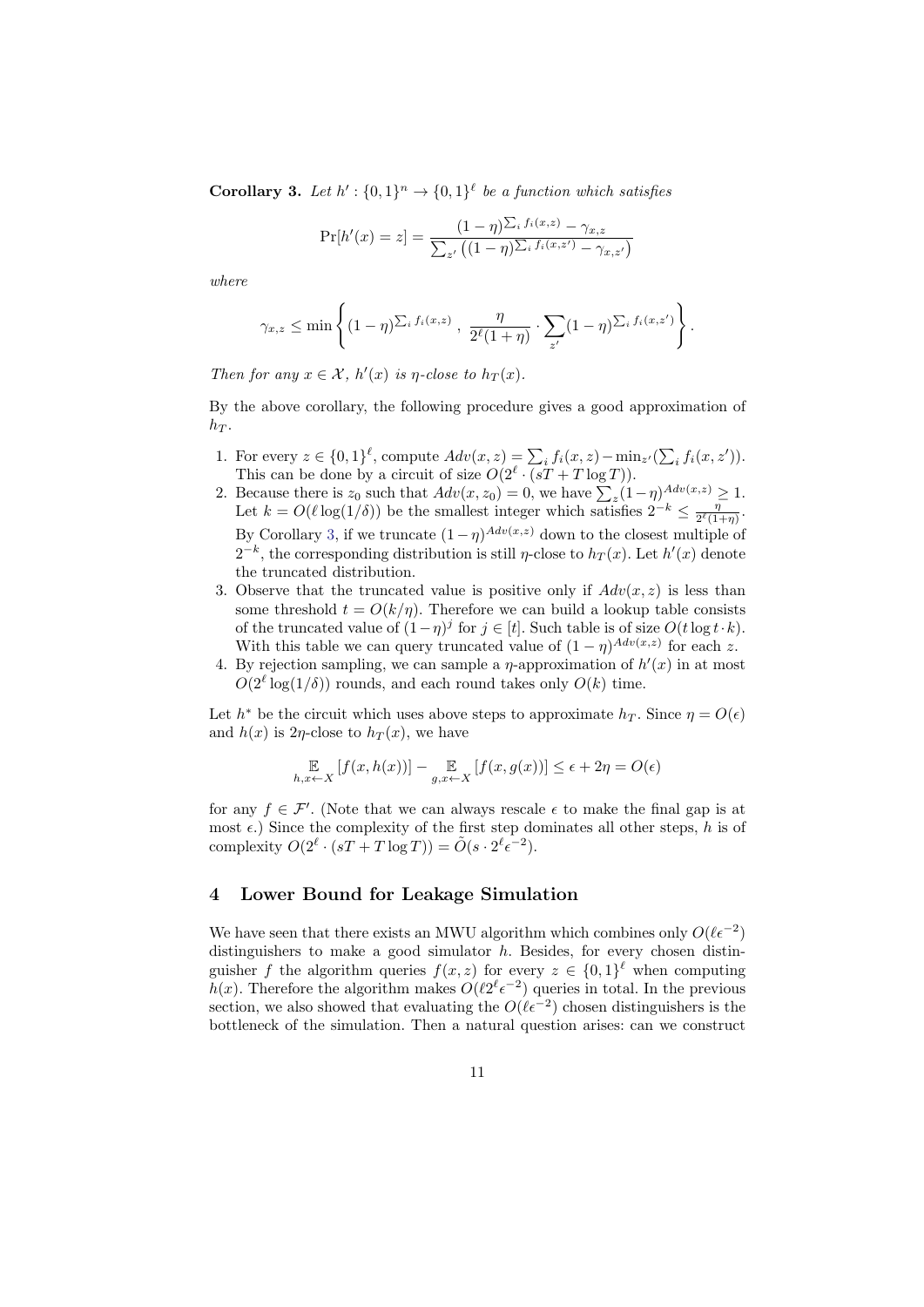a simulator which makes fewer queries? It might be possible to find a boosting procedure using fewer distinguishers, or maybe we can skip some  $z \in \{0,1\}^{\ell}$ when querying  $f(x, z)$  for some f. However, in this section we will show that the MWU approach is almost optimal: any black-box simulator which satisfies an independence restriction has to make  $\Omega(2^{\ell} \epsilon^{-2})$  queries to fool the distinguishers.

### 4.1 Black-Box Model

To show the optimality of the MWU approach, we consider black-box simulation, which means we only use only the distinguishers as black-box and does not rely on how they are implemented. Note that all known results of leakage simulation  $([JP14,Skó16a,VZ13])$  $([JP14,Skó16a,VZ13])$  $([JP14,Skó16a,VZ13])$  $([JP14,Skó16a,VZ13])$  $([JP14,Skó16a,VZ13])$  are black-box. Indeed, all the leakage simulation results are in the following form: first learn a set of distinguishers  $\{f_1, \ldots, f_{q'}\}$  which is common for each x, then query  $f_i(x, z)$  for each  $z \in \{0, 1\}^{\ell}$  and  $i \in [q']$ , and finally combine them to obtain the distribution of  $h(x)$ . The model we consider is more general than this form, so it also rules out some other possible black-box approaches.

**Definition 3 (Simulator).** Given a function  $g: \{0,1\}^n \rightarrow \{0,1\}^{\ell}$ , a distribution X over  $\{0,1\}^n$  and a set F of functions  $\{0,1\}^{n+\ell} \to \{0,1\}$ , we say function  $h: \{0,1\}^n \to \{0,1\}^{\ell}$  is an  $(\epsilon, X, \mathcal{F})$ -simulator of g if

$$
\forall f \in \mathcal{F}, \left| \mathop{\mathbb{E}}_{g,x \leftarrow X} \left[ f(x, g(x)) \right] - \mathop{\mathbb{E}}_{h,x \leftarrow X} \left[ f(x, h(x)) \right] \right| \le \epsilon.
$$

**Definition 4 (Black-Box Simulator).** Let  $\ell, m, a \in \mathbb{N}$  and  $\epsilon > 0$ . We say an oracle-aid simulation circuit  $D^{(\cdot)}$  which takes two inputs  $x \in \{0,1\}^n$  and  $\alpha \in \{0,1\}^a$  is a black-box  $(\epsilon, \ell, m, a)$ -simulator with query complexity q if it satisfies the follows. For every function  $g: \{0,1\} \rightarrow \{0,1\}^{\ell}$ , distribution X over  ${0,1}^n$  and a set of distinguishers F with  $|\mathcal{F}| \leq m$ , there exists  $\alpha \in \{0,1\}^d$ (which we call "advice string") such that  $D^{\mathcal{F}}(\cdot, \alpha)$  is an  $(\epsilon, X, \mathcal{F})$ -simulator for g and D uses at most q oracle gates.

We say a black-box simulator is a same-input black-box simulator if for every  $f \in \mathcal{F}$ , D only queries  $f(x, \cdot)$  when computing on input x. We say a black-box simulator is non-adaptive if the choice of the oracle queries (including the choice of f and query input) does not depend on any response of the oracle.

<span id="page-11-0"></span>Remark 1. A reasonable range of parameters are  $\epsilon^{-1}$ ,  $2^{\ell}$ ,  $\log |\mathcal{F}| < 2^{o(n)}$  since all the simulations we know is of complexity  $\text{poly}(\epsilon^{-1}, 2^{\ell}, \log |\mathcal{F}|)$ . Note that when we consider  $\mathcal F$  to be the set of every distinguisher of size at most s,  $\log |\mathcal{F}| = O(s \log s)$ . Besides, we also assume  $a = 2^{o(n)}$  so that the simulator cannot trivially take  $\alpha$  as an expression of g.

The lower bound we prove in this paper is for *same-input black-box simulator*. The same-input assumption is also made in related works including [\[LTW11](#page-19-5)[,Zha11](#page-19-6)[,PS16\]](#page-19-7). See the next section for more discussions about the blackbox models in related results.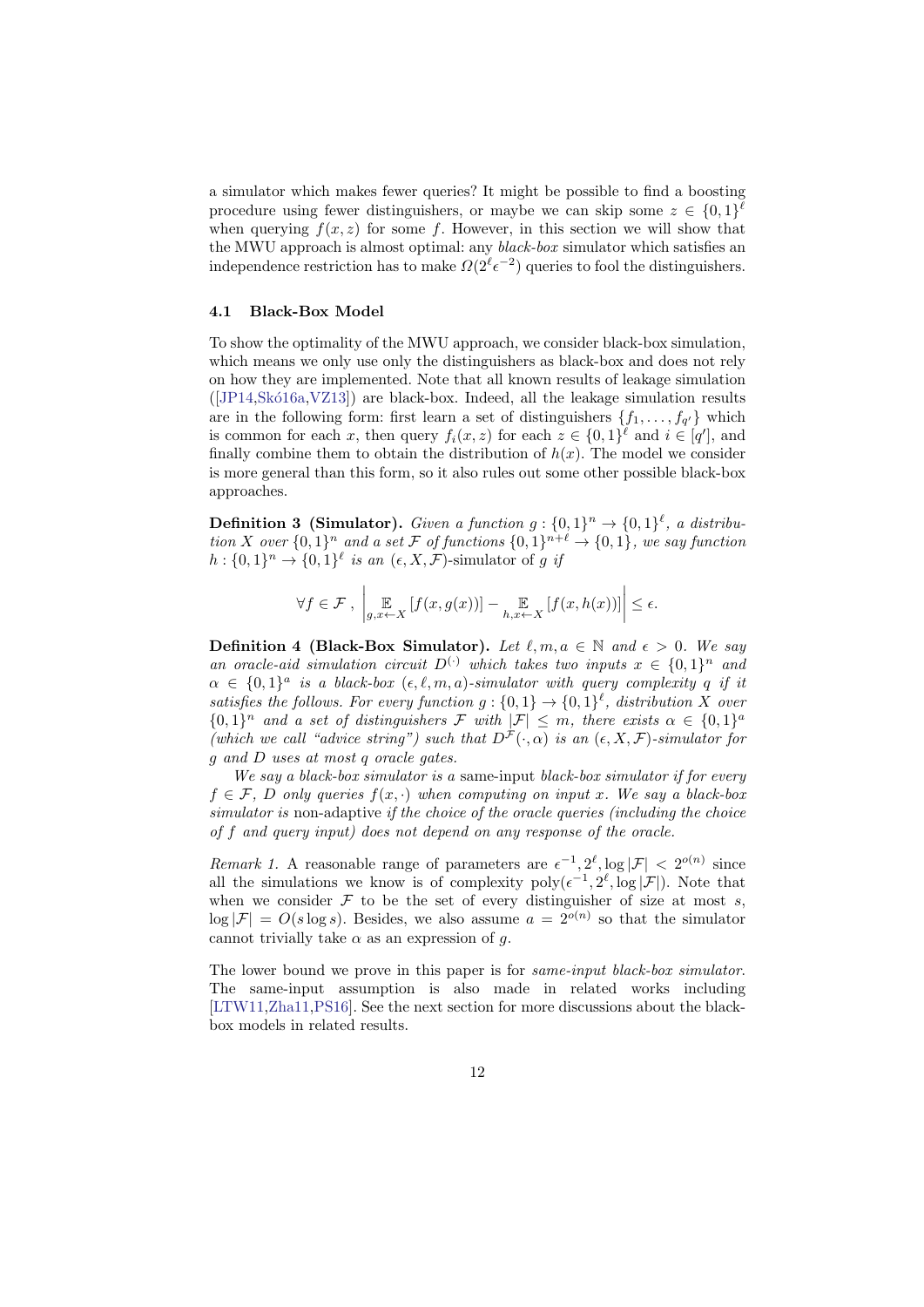It is not hard to see that all the boosting approaches we mentioned above are in this model: the advice  $\alpha$  is of length  $O(q \log |\mathcal{F}|)$  and stands for "which distinguishers should be chosen", and  $D$  queries every chosen distinguisher  $f$ with input  $(x, z)$  for every  $z \in \{0, 1\}^{\ell}$  when computing  $D^{\mathcal{F}, \alpha}(x)$ . Moreover, these simulation algorithms are non-adaptive. We can write the MWU approach as the following corollary:

**Corollary 4.** For every  $0 < \epsilon < \frac{1}{2}$ ,  $\ell, m \in \mathbb{N}$ , there exists an non-adaptive same-input black-box  $(\epsilon, \ell, m, a)$ -simulator with query complexity  $q = O(\ell 2^{\ell} \epsilon^{-2})$ and  $a = \tilde{O}(q \log |\mathcal{F}|).$ 

Besides capturing all known simulators, our lower bound also rules out the adaptive approaches. Whether there exists a faster simulation not satisfying the sameinput restriction is left open, but it is hard to imagine how querying different input is useful.

#### <span id="page-12-0"></span>4.2 Main Theorem and Related Results

<span id="page-12-3"></span>**Theorem 3.** For every  $2^{-o(n)} < \epsilon < 0.001$ ,  $\ell = o(n)$ ,  $\omega(2^{\ell}/\epsilon^3) < m < 2^{2^{o(n)}}$ and  $a = 2^{o(n)}$ , a same-input black-box  $(\epsilon, \ell, m, a)$ -simulator must have query complexity  $q = \Omega(2^{\ell} \epsilon^{-2}).$ 

Remark 2. For  $\epsilon$  we require it to be smaller than some constant so that Bern $(\frac{1}{2} +$  $\Theta(\epsilon)$  is well defined. Besides, we also require the size of distinguisher set m to be large enough to guarantee that the simulator must "simulate" the function instead of fooling distinguishers one by one. As we saw in Remark [1,](#page-11-0) the range of parameters here is reasonable.

Before this paper, there were some lower bounds either for Leakage Simulation Lemma itself or for its implications. We classify these results by their models as follows.

– Non-Adaptive Same-Input Black-Box Lower Bounds. Recall that Leakage Simulation implies Hardcore Theorem and Dense Model Theorem. Lu, Tsai and Wu [\[LTW11\]](#page-19-5) proved an  $\Omega(\log(\frac{1}{\delta})/\epsilon^2)$  lower bound for query complexity in Hardcore Lemma proof where  $\delta$  denotes the density of the hardcore set. By taking  $\delta = \Theta(1)$  we can obtain an  $\Omega(1/\epsilon^2)$  lower bound for query complexity of Leakage Simulation. Similarly, Zhang [\[Zha11\]](#page-19-6) proved a lower bound for query complexity in Dense Model Theorem proof which implies the same  $\Omega(1/\epsilon^2)$  lower bound.<sup>[9](#page-12-1)</sup> Besides, Pietrzak and Skórski [\[PS16\]](#page-19-7) proved a  $\Omega(2^{\ell}/\epsilon)$  lower bound for leakage chain rule, which also implies a  $\Omega(2^{\ell}/\epsilon)$  lower bound for Leakage Simulation. These lower bounds assume both the non-adaptivity and the independence of inputs.<sup>[10](#page-12-2)</sup>

<span id="page-12-1"></span> $9$  The black-box model these results considered is more restricted. Actually, the blackbox model in [\[LTW11\]](#page-19-5) does not contain Holenstein's proof [\[Hol05\]](#page-18-8). Nevertheless, their proof for query lower bound also works for the model we define here.

<span id="page-12-2"></span><sup>&</sup>lt;sup>10</sup> Interestingly, in the reduction from Leakage Chain Rule to Leakage Simulation, there exists a distinguisher in the reduction which only need to be queried on one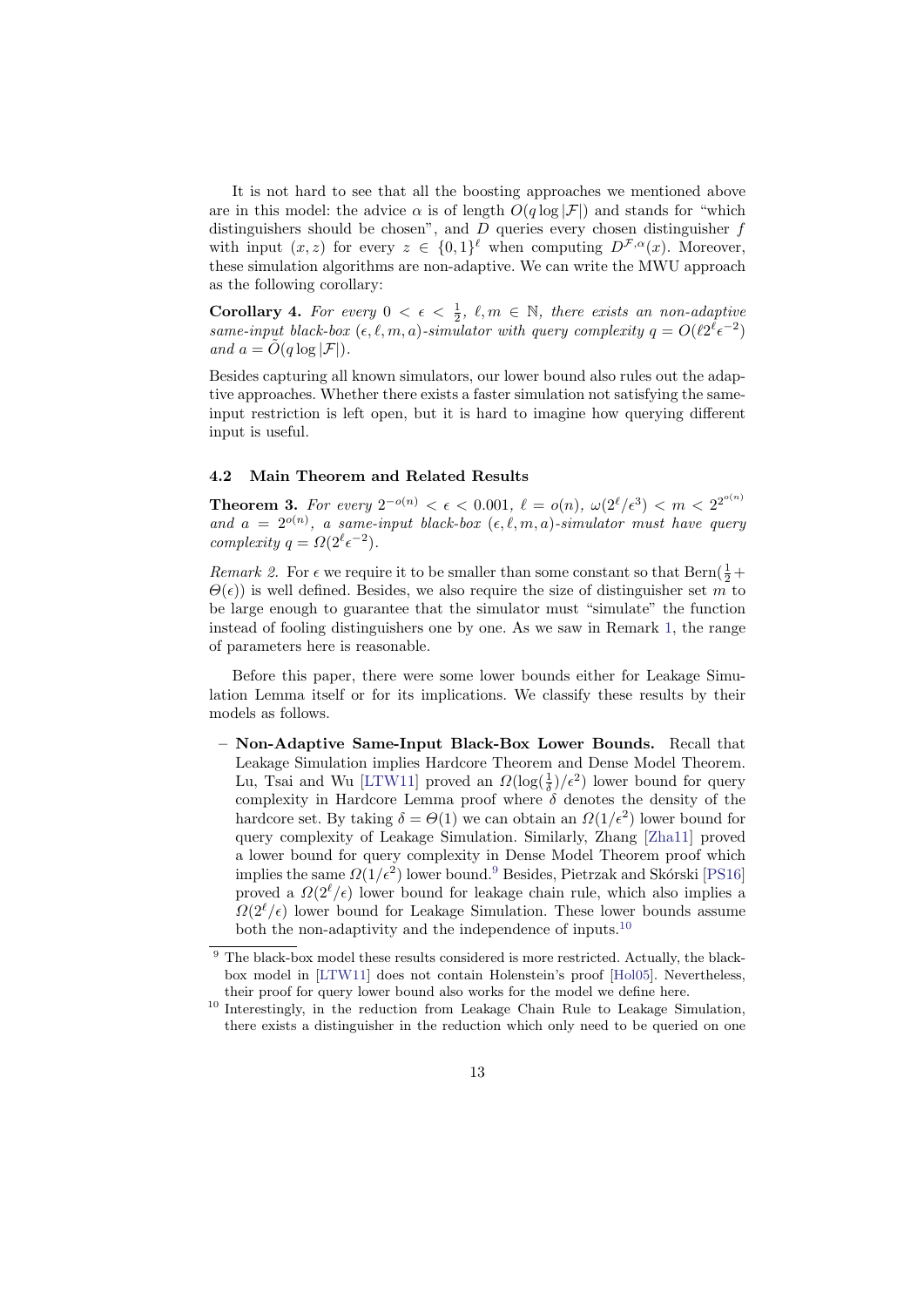- Non-Adaptive Black-Box Lower Bounds. Impagliazzo [\[Imp95\]](#page-18-5) proved that the Hardcore Lemma implies Yao's XOR Lemma [\[GNW95,](#page-18-9)[Yao82\]](#page-19-10), which is an important example of hardness amplification. Since the reduction is black-box, it is not hard to see that the  $\Omega(\log(\frac{1}{\delta})/\epsilon^2)$  lower bound for hardness amplification proved by Shaltiel and Viola [\[SV10\]](#page-19-8) is also applicable to Hardcore Lemma. Similarly, by setting  $\delta = \Theta(1)$  we get a  $\Omega(1/\epsilon^2)$  lower bound for Leakage Simulation. Moreover, this lower bound does not require the same-input assumption.<sup>[11](#page-13-0)</sup> Nevertheless, the proof highly relies on nonadaptivity.
- General Black-Box Lower Bounds. Artemenko and Shaltiel [\[AS11\]](#page-17-0) proved an  $\Omega(1/\epsilon)$  lower bound for a simpler type of hardness amplification, and removed the non-adaptivity. Their result implies a general black-box lower bound for Leakage Simulation, but the lower bound is far from optimal.
- Non-Black-Box Lower Bounds. Trevisan, Tulsiani and Vadhan show that the simulator cannot be much more efficient than the distinguish-ers [\[TTV09,](#page-19-0) Remark 1.6]. Indeed, for any large enough  $s \in \mathbb{N}$  they construct a function g such that any simulator  $h$  of complexity  $s$  can be distinguished from g by a distinguisher of size  $\tilde{O}(ns)$ . Jetchev and Pietrzak [\[JP14\]](#page-18-0) also show an  $\Omega(2^{\ell} \cdot s)$  lower bound under some hardness assumptions for one-way functions.

None of the existing results imply an optimal lower bound for Leakage Simulation. However, proving a lower bound for Leakage Simulation might be a simpler task, and it turns out that we can prove a lower bound of  $\Omega(2^{\ell} \epsilon^{-2})$ . The basic ideas is as follows, and would be further explained in the proof. To capture the  $2^{\ell}$  factor, for each distinguisher f and input x we hide information at  $f(x, z)$  for a random z, similar to the proof in [\[PS16\]](#page-19-7). Then checking all z over  $\{0,1\}^{\ell}$  is necessary. Although the claim seems trivial, the analysis would be more complicated in our adaptive model. To capture the  $\epsilon^{-2}$  factor, we utilize the anti-concentration of almost uniform Bernoulli distribution  $\text{Bern}(\frac{1}{2} + \Theta(\epsilon)),$ so that  $\Omega(1/\epsilon^2)$  samples are needed to distinguish it from uniform distribution with constant probability. A similar concept can be found for example in [Free 95, LTW11, [PS16\]](#page-19-7). Note that in [\[PS16\]](#page-19-7) they only require an advantage of  $\epsilon$ when distinguishing such Bernoulli distribution from uniform, which causes an  $O(1/\epsilon)$  loss in complexity.

## 4.3 Proof of Theorem [3](#page-12-3)

Overview We would like to show that there exists a function  $g$  and a set of distinguisher  $\mathcal F$  such that any simulator h with limited queries to  $\mathcal F$  cannot approximate g well. Since  $|\mathcal{F}|$  is much larger than the number of queries, there exist some distinguishers which can distinguish q and any bad simulator h "fairly",

adaptively chosen input. In this case non-adaptivity causes a  $2^{\ell}$  additive loss. This can be viewed as an evidence that adaptivity might be useful.

<span id="page-13-0"></span> $^{\rm 11}$  Actually, such assumption is not even natural in hardness amplification.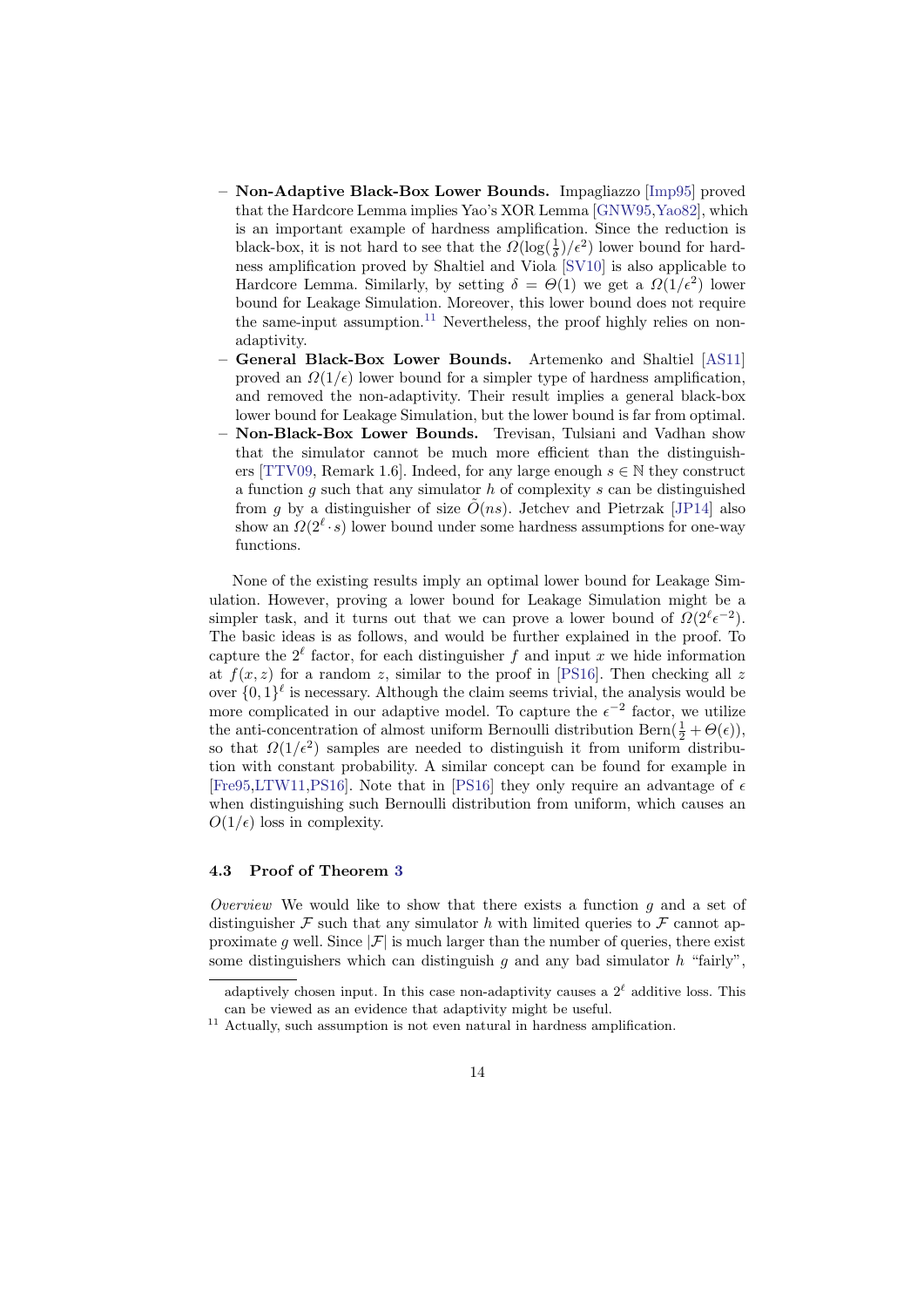i.e. these distinguishers are independent of h. Therefore more queries are required to successfully simulate g and fool  $\mathcal F$ . We will prove the existence of g and  $\mathcal F$  by probabilistic argument.

To make the simulation task as hard as possible, let g be a random function. Besides, for any distinguisher  $f \in \mathcal{F}$ , let  $f(x, z)$  be a random bit drawn from Bern $(\frac{1}{2}+c_1\epsilon)$  for some constant  $c_1$  if  $z=g(x)$ , or from Bern $(\frac{1}{2})$  otherwise, so that a query to  $f$  provides least possible information.<sup>[12](#page-14-0)</sup> To understand such setting, we can imagine that there exists a random oracle  $\mathcal O$  which takes input  $(x, z)$  and only return biased bit at  $z = g(x)$  for each x. Then  $g(x)$  is considered as the key to the oracle, and our goal is to find out the correct key. Each  $f \in \mathcal{F}$  can be viewed as a collection of samples from the oracle with certain randomness. Intuitively, since  $f(x, g(x))$  is only  $\Theta(\epsilon)$  away from uniform, f can distinguish g and any bad simulator  $h$  which does not approximate  $q$  with constant probability. To approximate g well, we need to test all  $2^{\ell}$  keys to find the correct one. Besides, it requires  $\Omega(1/\epsilon^2)$  samples to distinguish Bern $(\frac{1}{2} + \Theta(\epsilon))$  and Bern $(\frac{1}{2})$  with constant probability, so  $\Omega(1/\epsilon^2)$  queries are required for each key to make sure we can distinguish the real key from other fake keys. Therefore a successful simulator h should make at least  $\Omega(\epsilon^{-2} 2^{\ell})$  queries.

Now we proceed to the formal proof. Assume for contradiction that  $D$  is a black-box  $(\epsilon, \ell, m, a)$ -simulator with query complexity  $q \leq c_2(2^{\ell} \epsilon^{-2})$ , where  $c_2 = \frac{1}{360000}$ . Let  $g: \{0, 1\}^n \to \{0, 1\}^{\ell}$  be a random function such that for every  $x \in \{0,1\}^n$ ,  $g(x)$  is chosen uniformly at random from  $\{0,1\}^{\ell}$ . Let F be a set of random function defined in previous paragraph, and we specify that  $c_1 = 30$ . First we prove that given any fixed advice string  $\alpha$ , the decision function  $D^{\mathcal{F}}(0,\alpha)$ cannot guess g correctly with high enough probability over the choice of  $\mathcal F$  and  $q$ .

**Lemma 5.** Fix  $\alpha$  and let  $h = D^{\mathcal{F}, \alpha}$ . For any  $x \in \{0, 1\}^n$ , we have  $\Pr[h(x) =$  $g(x) \leq 1 - \frac{3}{c_1}$ , where the probability is taken over the choice of  $g(x)$ ,  $f(x, \cdot)$  for every  $f \in \mathcal{F}^{\dagger}$  (abbreviated as  $\mathcal{F}(x)$ ), and the randomness of h.

*Proof.* Without loss of generality, assume that  $h$  has no randomness other than oracle queries. (We can obtain the same bound for probabilistic  $h$  by taking average over deterministic circuits.) We also assume that h always make  $q$  different queries by adding dummy queries.

Consider h as a decision tree where queries are the nodes and different answers represent different branches. For every fixed  $g(x)$  and  $\mathcal{F}(x)$ , the computation of  $h(x)$  corresponds to a root-to-leaf path denoted as  $t = \{a_1, \ldots, a_q\}$  where  $a_i$  is the answer to the *i*-th query, and we call t transcript. Let T be a random variable over  $\{0,1\}^q$  which represents such transcript. Note that the output of  $h(x)$  is uniquely determined by its transcript. Let  $Dec: \{0,1\}^q \rightarrow \{0,1\}^{\ell}$  denote the corresponding decision function from transcript to output. Then we have

$$
Pr[h(x) = g(x)] = Pr[Dec(T) = g(x)] = \sum_{t,k} Pr[T = t, g(x) = k, Dec(t) = k].
$$

<span id="page-14-0"></span> $^{12}$  Note that  ${\mathcal F}$  should be able to distinguish  $g$  from easy functions with advantage  $\epsilon,$ otherwise the simulation is trivial.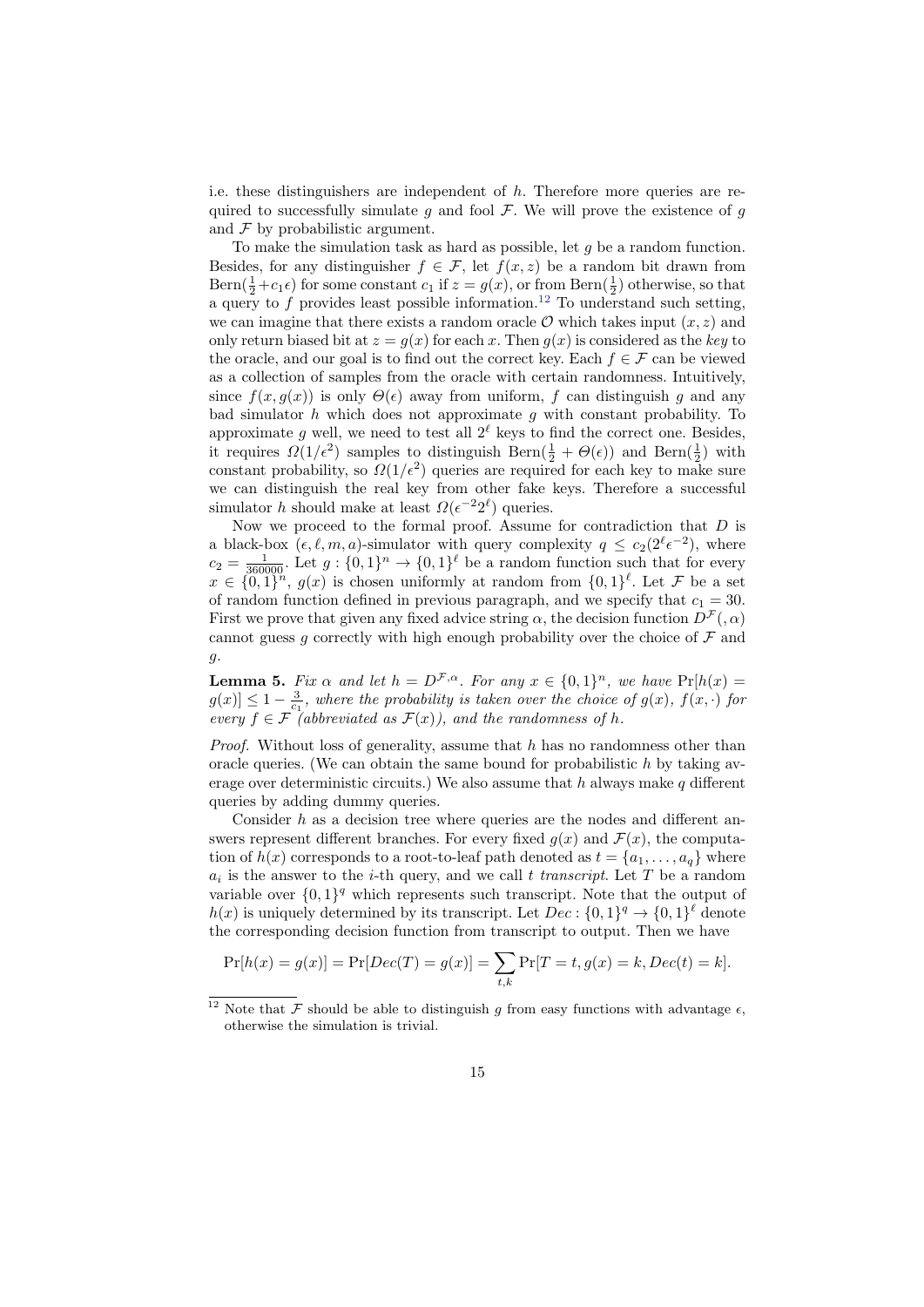To prove the upper bound for  $Pr[h(x) = g(x)]$ , first we consider an ideal case such that each function in  $\mathcal F$  is an uniform random function. In this case, for every  $(t, k) \in \{0, 1\}^q \times \{0, 1\}^{\ell}, \Pr[T^* = t, g(x) = k] = 2^{-(q+\ell)}$  where  $T^*$  is the ideal transcript, i.e., uniform distribution over  $\{0,1\}^q$ . Since for each t there exists a unique k where  $Dec(t) = k$ , only  $2<sup>q</sup>$  pairs  $(t, k)$  are correct (i.e.  $Dec(t) = k$ ). In such ideal case, we have  $Pr[h^*(x) = g(x)] = 2^{-\ell}$  where  $h^*$  denotes the ideal variant of h. In the real case,  $Pr[T = t, g(x) = k]$  can be at most  $2^{-\ell}(\frac{1}{2} + c_1 \epsilon)^q$ , in the case that  $h$  queries with correct key in every query and all the responses are 1. However, there does not exist too many extreme cases like this. Besides, we have seen that most of the pairs  $(t, k)$  over  $\{0, 1\}^q \times \{0, 1\}^{\ell}$  do not satisfy  $Dec(t) = k$ . Therefore we can expect that a large fraction of pairs are normal (i.e. chosen with probability  $\Theta(2^{-(q+\ell)})$ ) and wrong (i.e.  $Dec(t) \neq k$ ). Such statement implies a lower bound for  $Pr[h(x) \neq q(x)].$ 

Next we formally prove the statement above. Consider any transcript  $t =$  ${a_1, a_2, \ldots, a_q}$ . Recall that the queries made by h are uniquely determined by t: the first query is fixed, the second query is determined by the first bit of  $t$ , and so on. Let  $\{z_1, z_2, \ldots, z_q\}$  be the sequence of key such that the *i*-th query is  $f_i(x, z_i)$  for some  $f_i \in \mathcal{F}$ . For any  $k \in \{0, 1\}^{\ell}, t \in \{0, 1\}^q$ , let  $u_i$  denote the index of the *i*-th useful query, which means the *i*-th index satisfying  $z_{u_i} = k$ . Then we define  $N_b(t, k) = \sum_i [a_{u_i} = b]$  for  $b \in \{0, 1\}$ , which represents the number of useful queries with response b. Besides, let  $N(t, k) = N_0(t, k) + N_1(t, k)$  and  $N_{\Delta}(t, k) = N_0(t, k) - N_1(t, k)$ . Similarly, for  $j \leq N(t, k)$ , we define  $N_b(t, k, j)$  $\sum_{i=1}^{j} [a_{u_i} = b]$  for  $b \in \{0, 1\}$  and  $N_{\Delta}(t, k, j) = N_0(t, k, j) - N_1(t, k, j)$ , which only consider the first j useful queries. Recall that for any  $f \in \mathcal{F}$ ,  $f(x, z)$  is uniform when  $z \neq g(x)$  and biased when  $z = g(x)$ . For any fixed  $(t, k)$ ,

<span id="page-15-0"></span>
$$
\Pr[g(x) = k, T = t] = \left(\frac{1}{2}\right)^{(\ell+q-N(t,k))} \left(\frac{1}{2} - c_1 \epsilon\right)^{N_0(t,k)} \left(\frac{1}{2} + c_1 \epsilon\right)^{N_1(t,k)}
$$

$$
= \left(\frac{1}{2}\right)^{(\ell+q)} (1 - 2c_1 \epsilon)^{N_\Delta(t,k)} (1 - 4c_1^2 \epsilon^2)^{N_1(t,k)}
$$

$$
\geq \left(\frac{1}{2}\right)^{(\ell+q)} (1 - 2c_1 \epsilon)^{N_\Delta(t,k)} (1 - 4c_1^2 \epsilon^2)^{N(t,k)} \tag{3}
$$

Therefore a pair  $(t, k)$  is normal if  $N_{\Delta}(t, k) = O(1/\epsilon)$  and  $N(t, k) = O(1/\epsilon^2)$ . We claim that a large enough fraction of pairs over  $\{0,1\}^q \times \{0,1\}^{\ell}$  are wrong and normal as following:

*Claim.* Let  $q' = 5q/2^{\ell} \le 5c_2\epsilon^{-2}$ . Then for at least  $\frac{1}{5}$  fraction of pairs  $(t, k)$  over  $\{0,1\}^q \times \{0,1\}^{\ell}$  satisfies the following conditions:

- 1.  $Dec(t) \neq k$ .
- 2.  $N(t, k) < q'$ .
- 2.  $N(t, k) < q$ .<br>3.  $N_{\Delta}(t, k) < \sqrt{5q'}$ .

Proof. We will prove upper bounds for correct pairs and extreme cases to make sure a large fraction of normal and wrong pairs are left. More precisely, we prove upper bound for the contrary of each condition one by one.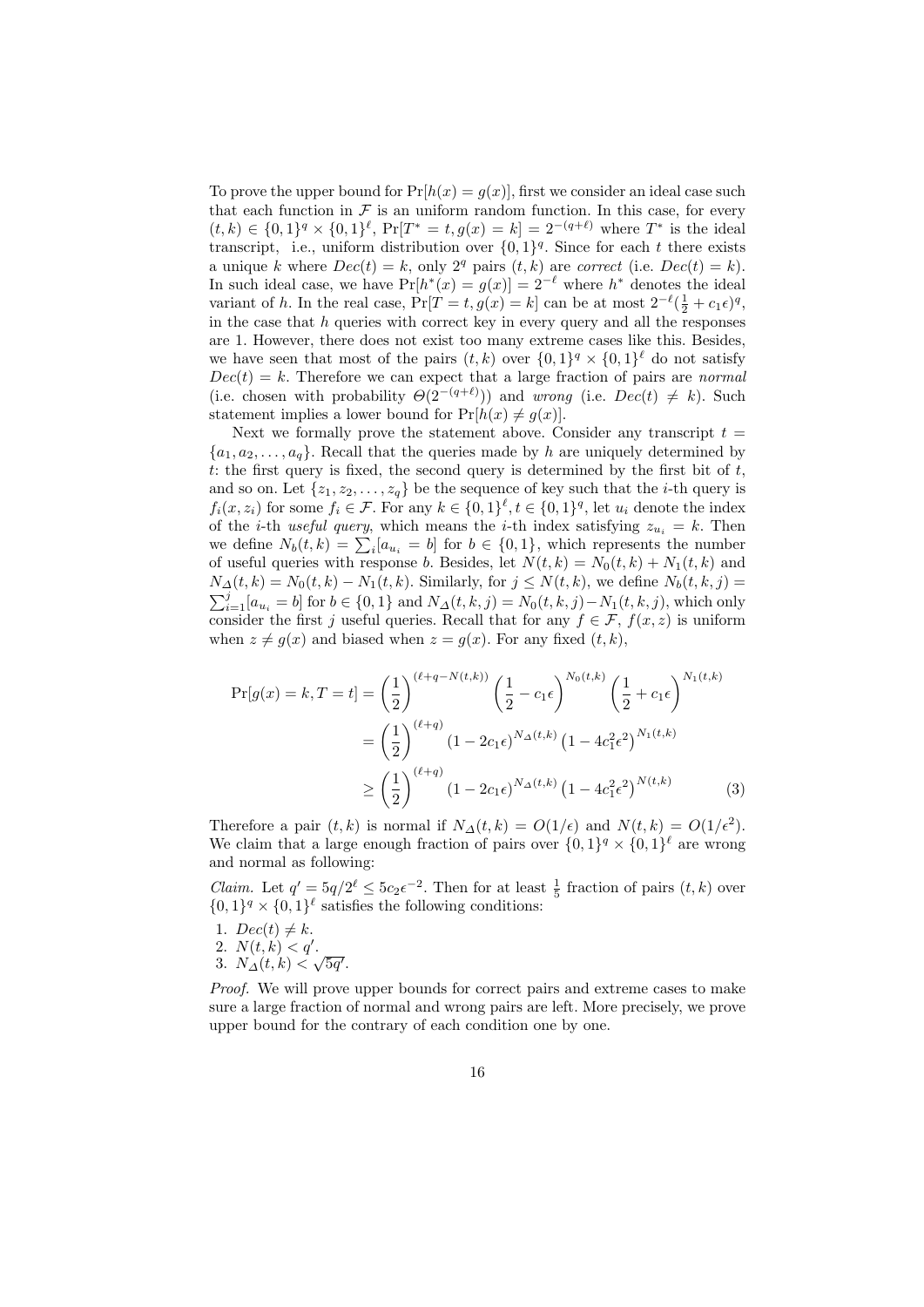- 1. Only  $2^{-\ell}$  of pairs are correct:
- This obviously holds because  $(t, k)$  is correct only when  $Dec(t) = k$ .
- 2. At most  $\frac{1}{5}$  of pairs  $(t, k)$  satisfy  $N(t, k) \geq q'$ : For any t we have  $\mathbb{E}_{k \leftarrow U_{\ell}}[N(t, k)] = \frac{q}{2^{\ell}}$ . By Markov's inequality, at most  $q = 1$  of pairs satisfy  $N(t, k) > \alpha'$  $\frac{q}{2^2q'} = \frac{1}{5}$  of pairs satisfy  $N(t, k) \ge q'$ .
- 3. For at most  $\frac{1}{10}$  of pairs  $(t, k)$ ,  $N(t, k) < q'$  and  $N_{\Delta}(t, k) > \sqrt{5q'}$ : Fix k. Let  $T^*$  be a random transcript which is uniform over  $\{0,1\}^q$ . Consider a sequence of random variable  $\{Y_j\}$  depending on  $T^*$  such that

$$
Y_j = \begin{cases} N_{\Delta}(T^*, k, j), & \text{if } j < N(T^*, k) \\ N_{\Delta}(T^*, k), & \text{otherwise.} \end{cases}
$$

It's not hard to see that  ${Y<sub>i</sub>}$  is a martingale with difference at most 1. By Azuma's inequality, we have  $Pr[Y_{q'} \ge \sqrt{5q'}] \le e^{-5q'/2q'} < 0.1$ . Since  $T^*$  is uniform, the statement above is the same as saying for at most 0.1 fraction of  $t \in \{0,1\}^q$ ,  $Y_{q'}(t) \geq \sqrt{5q'}$ . When restricted to t satisfying  $N(t, k) < q'$  we have  $N_{\Delta}(t, k) = Y_{q'}(t) \ge \sqrt{5q'}$ .

By union bound, all three conditions in the claim hold simultaneously for at least  $\frac{1}{5}$  of pairs over  $\{0,1\}^q \times \{0,1\}^{\ell}$ .

Now consider any pair  $(t, k)$  which satisfies condition 2 and 3 in the claim above, in other word a normal pair. By inequality [\(3\)](#page-15-0), we have

$$
\Pr[g(x) = k, T = t] \ge (1/2)^{(\ell+q)} (1 - 2c_1 \epsilon)^{N_{\Delta}(t,k)} (1 - 4c_1^2 \epsilon^2)^{N(t,k)}
$$
  
\n
$$
\ge (1/2)^{(\ell+q)} (1 - 2c_1 \epsilon)^{\sqrt{5q'}} (1 - 4c_1^2 \epsilon^2)^{q'}
$$
  
\n
$$
= (1/2)^{(\ell+q)} (1 - 2c_1 \epsilon)^{5\sqrt{c_2}\epsilon^{-1}} (1 - 4c_1^2 \epsilon^2)^{5c_2\epsilon^{-2}}
$$
  
\n
$$
\ge (1/2)^{(\ell+q)} (0.3)^{10c_1\sqrt{c_2}} (0.3)^{20c_1^2 c_2}
$$
 (5)

<span id="page-16-0"></span>
$$
\geq (1/2)^{(\ell+q)} \cdot 0.5\tag{6}
$$

The inequality [\(5\)](#page-16-0) holds because  $(1 - \delta)^{1/\delta} \ge 0.3$  for any  $0 < \delta \le 0.1$ . Since  $\frac{1}{5}$ of pairs satisfy the conditions above, we have

$$
\Pr[h(x) \neq g(x)] = \sum_{k,t} [g(x) = k, T = t, Dec(t) \neq k] \ge 0.1.
$$
 (7)

Therefore  $Pr[h(x) = g(x)] \le 0.9 = 1 - \frac{3}{c_1}.$ 

With the lemma above, we can finish the proof simply with a concentration bound and probabilistic method. Consider the probabilistic distinguisher  $f_R$  which is a uniform distribution over all distinguishers in  $\mathcal F$ . Fix any advice  $\alpha$  and consider  $h(\cdot) = D^{\mathcal{F}}(\cdot, \alpha)$ . For any  $x \in \{0, 1\}^n, f \in \mathcal{F}$  such that f is not queried by  $h(x)$ , we have  $\mathbb{E}[f(x, h(x))] = \frac{1}{2} + \Pr[h(x) = g(x)] \cdot c_1 \epsilon$  by definition of f. Since h makes at most q query when computing  $h(x)$ ,  $f_R$  chooses a query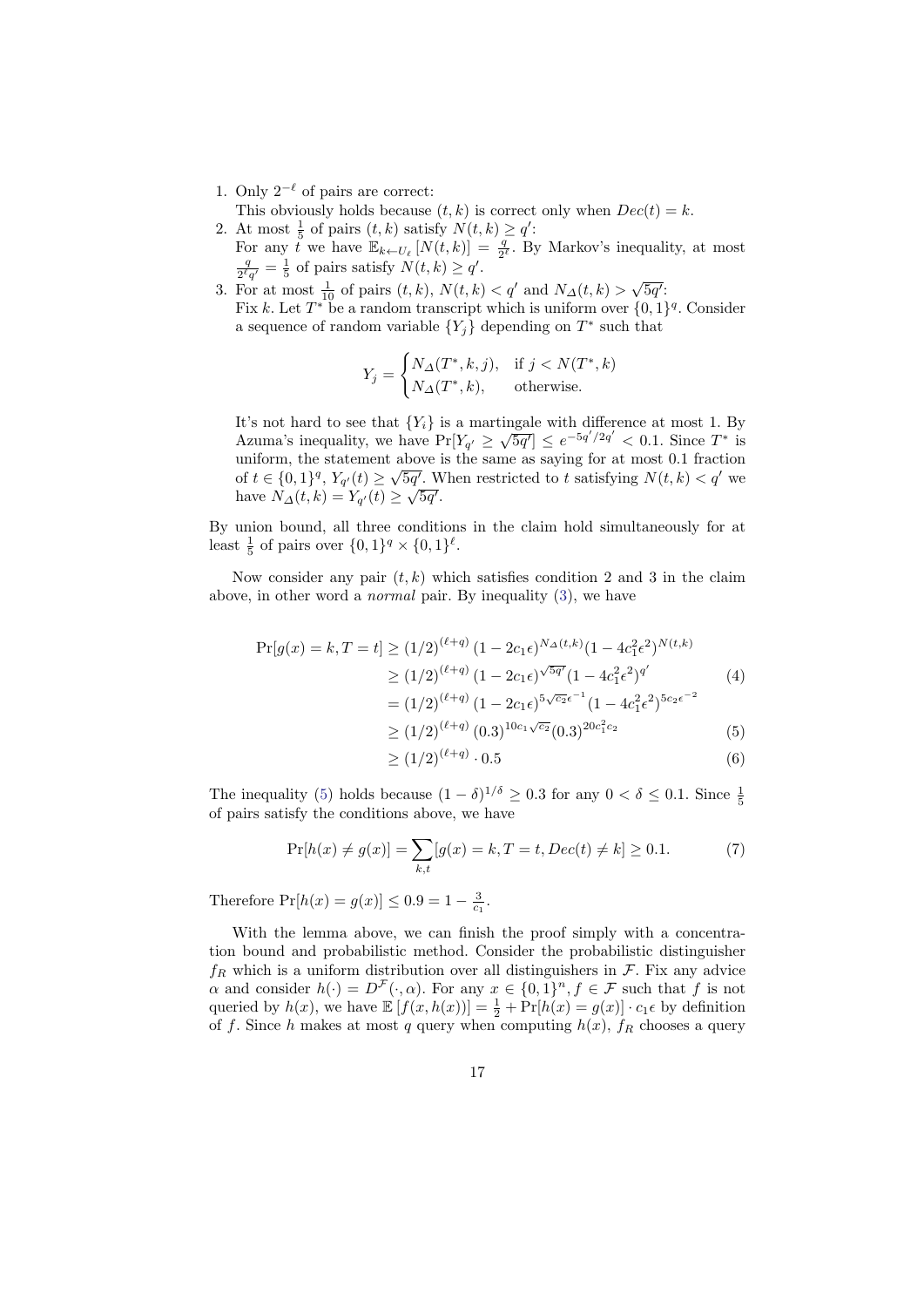coincident with queries in h with probability  $\frac{q}{m}$ . Even in the worst case that  $f_R$ returns 1 in all these cases, we still have

$$
\mathbb{E}\left[f_R(x,g(x))\right] \le \frac{1}{2} + \Pr[g(x) = h(x)] \cdot c_1 \epsilon + \frac{q}{m} \tag{8}
$$

$$
\leq \frac{1}{2} + (c_1 - 2)\epsilon \tag{9}
$$

because m is large enough. Also we have  $\mathbb{E}[f_R(x, g(x))] = \frac{1}{2} + c_1 \epsilon$  by definition. Therefore,  $\mathbb{E}[f_R(x,g(x)) - f_R(x,h(x))] \geq 2\epsilon$ . Let X be the uniform distribution. Note that for different x,  $g(x)$  and  $\mathcal{F}(x)$  are chosen independently. Therefore  $\mathbb{E}_h [f_R(x, g(x)) - f_R(x, h(x))]^{13}$  $\mathbb{E}_h [f_R(x, g(x)) - f_R(x, h(x))]^{13}$  $\mathbb{E}_h [f_R(x, g(x)) - f_R(x, h(x))]^{13}$  for each x are independent random variables since it is only influenced by randomness of  $g(x)$  and  $\mathcal{F}(x)$ . By Chernoff-Hoeffding bound,  $\mathbb{E}_{x \leftarrow X}[f_R(x, g(x)) - f_R(x, h(x))] < \epsilon$  holds with probability  $2^{-\Omega(\epsilon^2 2^n)}$  over the choice of F and g. By taking union bound over  $\alpha$ , we have

$$
\forall \alpha \in \{0,1\}^{2^{o(n)}}, \mathbb{E}_{x \leftarrow X} \left[ f_R(x, g(x)) - f_R(x, D^{\mathcal{F}}(x, \alpha)) \right] \le \epsilon \tag{10}
$$

with probability  $2^{-\Omega(\epsilon^2 2^n) + 2^{o(n)}}$ , which is less than 1 for large enough n. By the probabilistic argument there exists a function  $g$  and a set  $\mathcal F$  such that

$$
\mathbb{E}_{x \leftarrow X} [f_R(x, g(x)) - f_R(x, D^{\mathcal{F}}(x, \alpha))] > \epsilon.
$$
\n(11)

By averaging argument, for any  $\alpha$ , there exists  $f \in \mathcal{F}$  such that f can distinguish  $(X, D^{\mathcal{F}}(X, \alpha))$  and  $(X, g(X))$ . Therefore the simulation fails no matter what  $\alpha$ is, which contradicts to our assumption. Thus there is no simulator with query complexity  $c_2(2^{\ell} \epsilon^{-2})$ .

To summarize, we proved an  $\Omega(2^{\ell} \epsilon^{-2})$  lower bound for black-box  $(\epsilon, \ell, k, a)$ simulator, while the upper bound is only  $O(\ell 2^{\ell} \epsilon^{-2})$ . Note that in order to apply Chernoff bound, we need the same-input assumption (i.e.  $D(x)$  cannot query  $\mathcal{F}(x')$  for  $x' \neq x$ ) to guarantee the independence of different x, even though querying with different input seems useless. A general black-box tight lower bound is left for future work.

# References

- <span id="page-17-1"></span>AHK12. Sanjeev Arora, Elad Hazan, and Satyen Kale. The multiplicative weights update method: a meta-algorithm and applications. Theory of Computing, 8(1):121–164, 2012.
- <span id="page-17-0"></span>AS11. Sergei Artemenko and Ronen Shaltiel. Lower bounds on the query complexity of non-uniform and adaptive reductions showing hardness amplification. In Leslie Ann Goldberg, Klaus Jansen, R. Ravi, and José D. P. Rolim, editors, Approximation, Randomization, and Combinatorial Optimization. Algorithms and Techniques - 14th International Workshop, APPROX 2011,

<span id="page-17-2"></span> $^{13}$  The expectation is taken over the local randomness of  $h$ , which does not need to be considered in the probabilistic argument.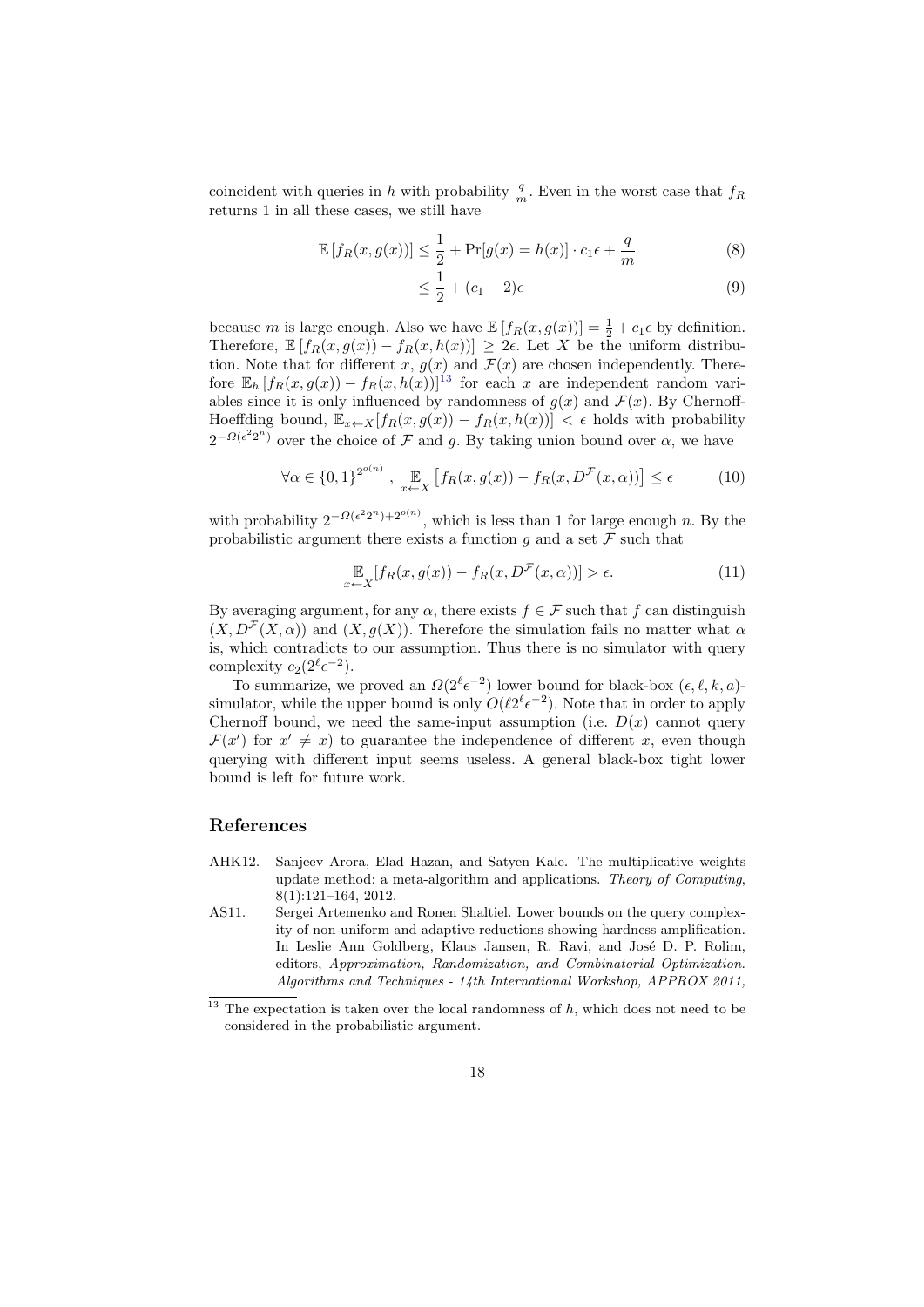and 15th International Workshop, RANDOM 2011, Princeton, NJ, USA, August 17-19, 2011. Proceedings, volume 6845 of Lecture Notes in Computer Science, pages 377–388. Springer, 2011.

- <span id="page-18-2"></span>CLP15. Kai-Min Chung, Edward Lui, and Rafael Pass. From weak to strong zeroknowledge and applications. In Yevgeniy Dodis and Jesper Buus Nielsen, editors, Theory of Cryptography - 12th Theory of Cryptography Conference, TCC 2015, Warsaw, Poland, March 23-25, 2015, Proceedings, Part I, volume 9014 of Lecture Notes in Computer Science, pages 66–92. Springer, 2015.
- <span id="page-18-11"></span>DBL08. 49th Annual IEEE Symposium on Foundations of Computer Science, FOCS 2008, October 25-28, 2008, Philadelphia, PA, USA. IEEE Computer Society, 2008.
- <span id="page-18-1"></span>DP08. Stefan Dziembowski and Krzysztof Pietrzak. Leakage-resilient cryptography. In 49th Annual IEEE Symposium on Foundations of Computer Science, FOCS 2008, October 25-28, 2008, Philadelphia, PA, USA [\[DBL08\]](#page-18-11), pages 293–302.
- <span id="page-18-6"></span>FK99. Alan M. Frieze and Ravi Kannan. Quick approximation to matrices and applications. Combinatorica, 19(2):175–220, 1999.
- <span id="page-18-10"></span>Fre95. Yoav Freund. Boosting a weak learning algorithm by majority. *Inf. Comput.*, 121(2):256–285, 1995.
- <span id="page-18-7"></span>FS96. Yoav Freund and Robert E. Schapire. Game theory, on-line prediction and boosting. In Avrim Blum and Michael Kearns, editors, Proceedings of the Ninth Annual Conference on Computational Learning Theory, COLT 1996, Desenzano del Garda, Italy, June 28-July 1, 1996., pages 325–332. ACM, 1996.
- <span id="page-18-9"></span>GNW95. Oded Goldreich, Noam Nisan, and Avi Wigderson. On yao's xor-lemma. Electronic Colloquium on Computational Complexity (ECCC), 2(50), 1995.
- <span id="page-18-3"></span>GW11. Craig Gentry and Daniel Wichs. Separating succinct non-interactive arguments from all falsifiable assumptions. In Lance Fortnow and Salil P. Vadhan, editors, Proceedings of the 43rd ACM Symposium on Theory of Computing, STOC 2011, San Jose, CA, USA, 6-8 June 2011, pages 99– 108. ACM, 2011.
- <span id="page-18-4"></span>HILL99. Johan Håstad, Russell Impagliazzo, Leonid A. Levin, and Michael Luby. A pseudorandom generator from any one-way function. SIAM J. Comput., 28(4):1364–1396, 1999.
- <span id="page-18-8"></span>Hol05. Thomas Holenstein. Key agreement from weak bit agreement. In Harold N. Gabow and Ronald Fagin, editors, Proceedings of the 37th Annual ACM Symposium on Theory of Computing, Baltimore, MD, USA, May 22-24, 2005, pages 664–673. ACM, 2005.
- <span id="page-18-12"></span>HS16. Martin Hirt and Adam D. Smith, editors. Theory of Cryptography - 14th International Conference, TCC 2016-B, Beijing, China, October 31 - November 3, 2016, Proceedings, Part I, volume 9985 of Lecture Notes in Computer Science, 2016.
- <span id="page-18-5"></span>Imp95. Russell Impagliazzo. Hard-core distributions for somewhat hard problems. In 36th Annual Symposium on Foundations of Computer Science, Milwaukee, Wisconsin, 23-25 October 1995, pages 538–545. IEEE Computer Society, 1995.
- <span id="page-18-0"></span>JP14. Dimitar Jetchev and Krzysztof Pietrzak. How to fake auxiliary input. In Yehuda Lindell, editor, Theory of Cryptography - 11th Theory of Cryptography Conference, TCC 2014, San Diego, CA, USA, February 24-26, 2014.